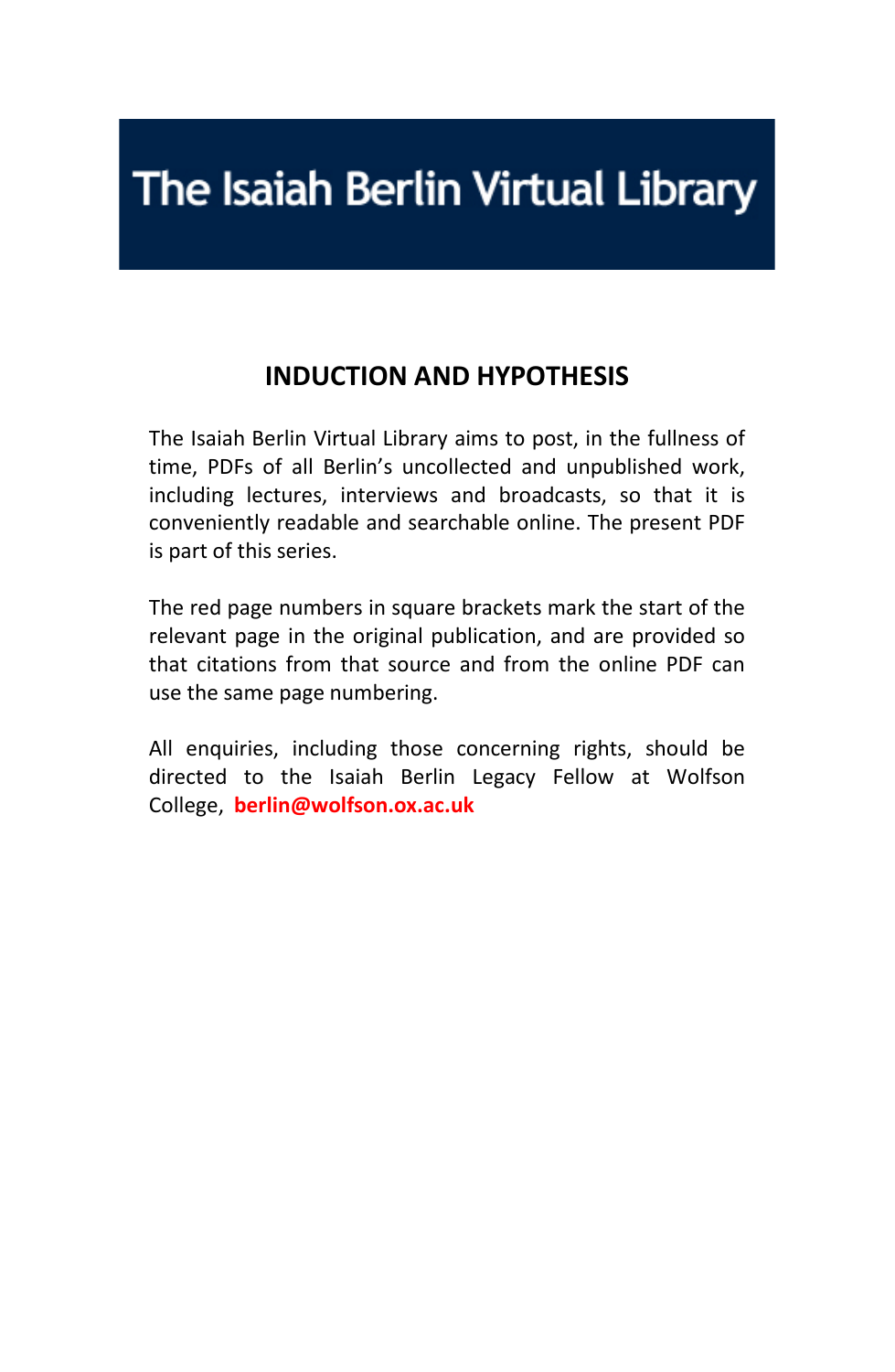## Induction and Hypothesis

*Proceedings of the Aristotelian Society* supplementary vol. 16 (1937), 63–102. This was the one published philosophical paper excluded from *Concepts and Categories*, to Berlin's mild regret, oddly enough, given that he was very uncertain about the whole volume. The main basis for excluding it was that it was too parasitic on Margaret MacDonald's paper, but as can be seen IB summarises that paper quite fully at the outset.

With much of Miss MacDonald's paper<sup>[1](#page-1-0)</sup> I find myself in agreement; and in particular with the objections which she brings against the arguments of G. F. Stout and A. C. Ewing, which seem to me conclusive. I shall therefore confine myself to the consideration of those among her views which I find I cannot accept, and, in stating the reasons which lead me to reject them, I hope to make my own position clear.

Miss MacDonald's argument appears to proceed roughly as follows:

The word 'knowledge' is used in two main senses indicated by the expressions 'deductive knowledge' and 'inductive knowledge'. The only common characteristic which the word denotes in both cases is that of being concerned with propositions: the first activity is concerned with propositions whose truth, which in this case is equivalent to validity, entirely depends on the consistent use of the conventions in accordance with which they are constructed, so that to deny any one of them would involve contradiction of the conventions, that is, self-contradiction. The second is concerned with propositions about the world, and these, since their truth does not depend on conventions, can be denied with no fear of disastrous logical consequences. The fallacy of rationalism consists in supposing that because the word 'knowledge' is used in both connections, the logical nature of the two activities is identical or similar; that the second can in some way be reduced to the first; so that just as in the case of the first, that is, deduction, the truth of a proposition is discoverable by examining the denotation of its constituent terms and the logical character of their connection, and a logical guarantee can be demanded for each step in the argument, it can equally be demanded in the case **[64]** of the second, or inductive, reasoning. For, so it is said,

<span id="page-1-1"></span><span id="page-1-0"></span><sup>1</sup> Margaret MacDonald, 'Induction and Hypothesis', *Proceedings of the Aristotelian Society* supplementary volume 16 (1937), 20–35.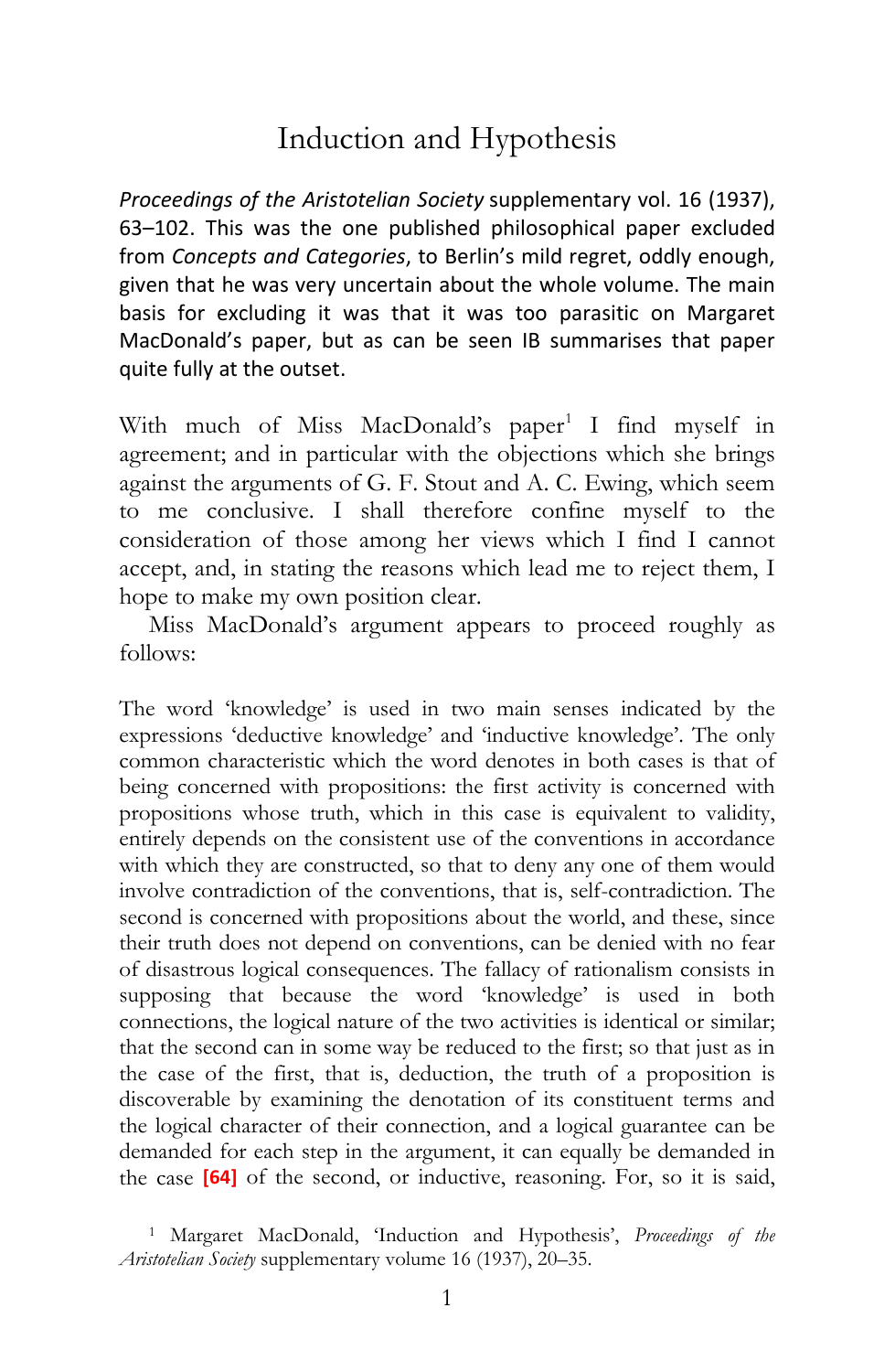only such a guarantee could 'justify' scientific and common-sense beliefs about the world, since this is what the word 'justify' means; and since it does not seem at all clear how this guarantee is to be found, or where it is to be looked for, or what it could possibly be, there is here an unsolved problem which has haunted philosophers for many generations. Had they however realised (as they might have done by paying more attention to the different ways in which common forms of speech occur in ordinary non-philosophical language) that the two senses of the word 'knowledge' are entirely distinct, they would have ceased to demand for one what, by definition, can belong only to the other; for if the demand could in principle be satisfied, it would be possible to obtain information about particular past, present or future states of affairs in the world by sufficiently close attention to the meanings of words. But the suggestion that such could ever be the case is obviously senseless, and can be the result only of incorrect analysis of some concept, of a failure to realise that the word 'knowledge' is equivocal, a homonym for two entirely different concepts. No sooner is this perceived than the problem is seen to be a pseudo-problem, a verbal confusion due to the ambiguity of language. Yet there are philosophers even among the empiricists who perceive only half this truth; for, starting from the two propositions that knowledge, properly so called, is knowledge of propositions whose truth is logically guaranteed, and that no proposition about the world can be so guaranteed, they conclude that these latter cannot be known, and are, consequently, never more than hypotheses. But this conclusion does not follow: it depends on the confining of the term 'knowledge' to only one of its senses, which is contrary to ordinary usage and is indeed precisely the old fallacy committed by the rationalists. As for hypotheses, the sense in which it would be natural to say that we do not know them is a sense totally different from that in which it is maintained that all empirical propositions are hypotheses; it is therefore highly misleading to suggest that they are hypotheses, **[65]** for this would entail that (as we normally use words) they cannot be known, but at best only believed; and this, in the accepted sense of the verb 'to know', is simply not true. That we do know some can, moreover, also be shown by the fact that it is senseless to assert that there are propositions which can be believed, but can, in principle, never be known.

I hope that this brief summary correctly represents at least the gist of Miss MacDonald's argument: for since I disagree with much of it, it is particularly important to state it as accurately as possible.

I shall maintain in the first place that although the substance of Miss MacDonald's contention against the rationalists in question is correct – there is and there can be no 'guarantee' of inductive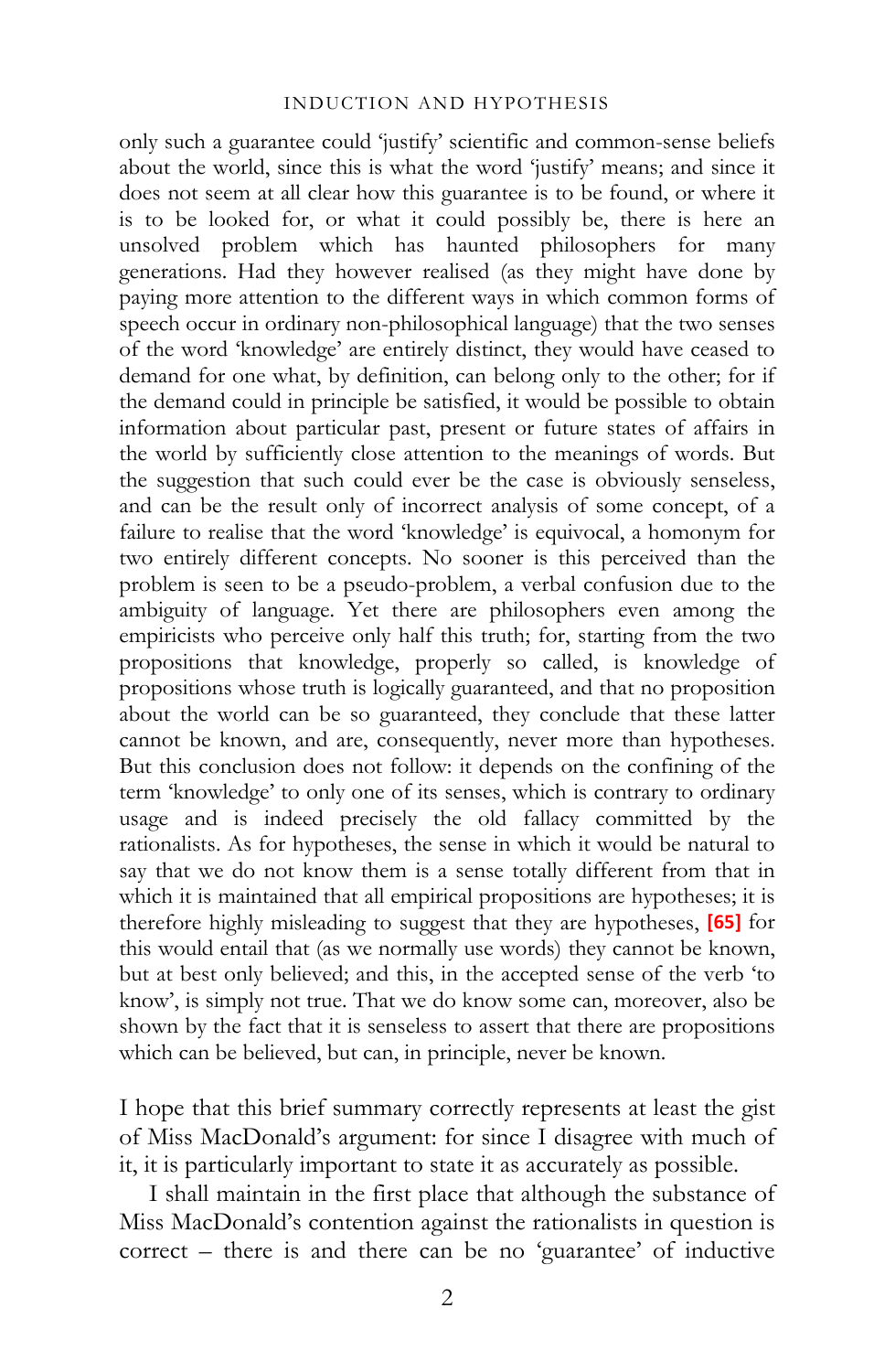reasoning – yet her victory is gained too easily, by an oversimplification of her opponents' position, whose fallacies deserve more attentive treatment than she accords them, since they are partly due to a view of knowledge whose existence Miss MacDonald ignores, but which, nevertheless, seems to me to be not only correct but alone relevant to this issue, although some conclusions which have frequently been drawn from it are erroneous.

In the second place I shall maintain that her charge against the empiricists of fatally confusing hypotheses and other kinds of empirical propositions, if it is valid, entails the falsity of at least one of her premisses; alternatively, if her premisses are true, the charge is either invalid or trivial.

I shall argue, finally, that the problem of induction is one not of knowledge but of probable reasoning, or rational belief; and that this is left by Miss MacDonald where it has always been, foremost among the unsolved problems of philosophy. Like her, I do not pretend to be able to answer it; but I differ from her in supposing that, while it is a genuine problem, whose final solution cannot be found until a correct analysis has been given of the import of all general propositions, it is possible that consideration of what we mean by speaking of beliefs reached by induction as rational may indicate at least what kind of answer is likely to be right.

**[66]** The questions posed by Miss MacDonald are: Can we ever be said to *know* any inductive generalisations? If so, under what circumstances? And in what sense of the word 'know'?

Miss MacDonald in the course of her argument distinguishes three senses of the word 'knowledge':

1. The sense in which we are said to know analytic propositions, that is, propositions whose contradictories are selfcontradictory, for instance definitions and whatever follows from them in accordance with the law of contradiction. The attempt to reduce empirical propositions to these leads, as Miss MacDonald rightly points out, to complete absurdity; but the assertion that this is what rationalists have attempted to do is much more dubious.

2. The sense in which we are said to know rules, instructions and so on, for instance how to play a game, how to speak a language, how to drive a car. This is relevant because Ramsey suggested that knowledge of causal laws could be interpreted as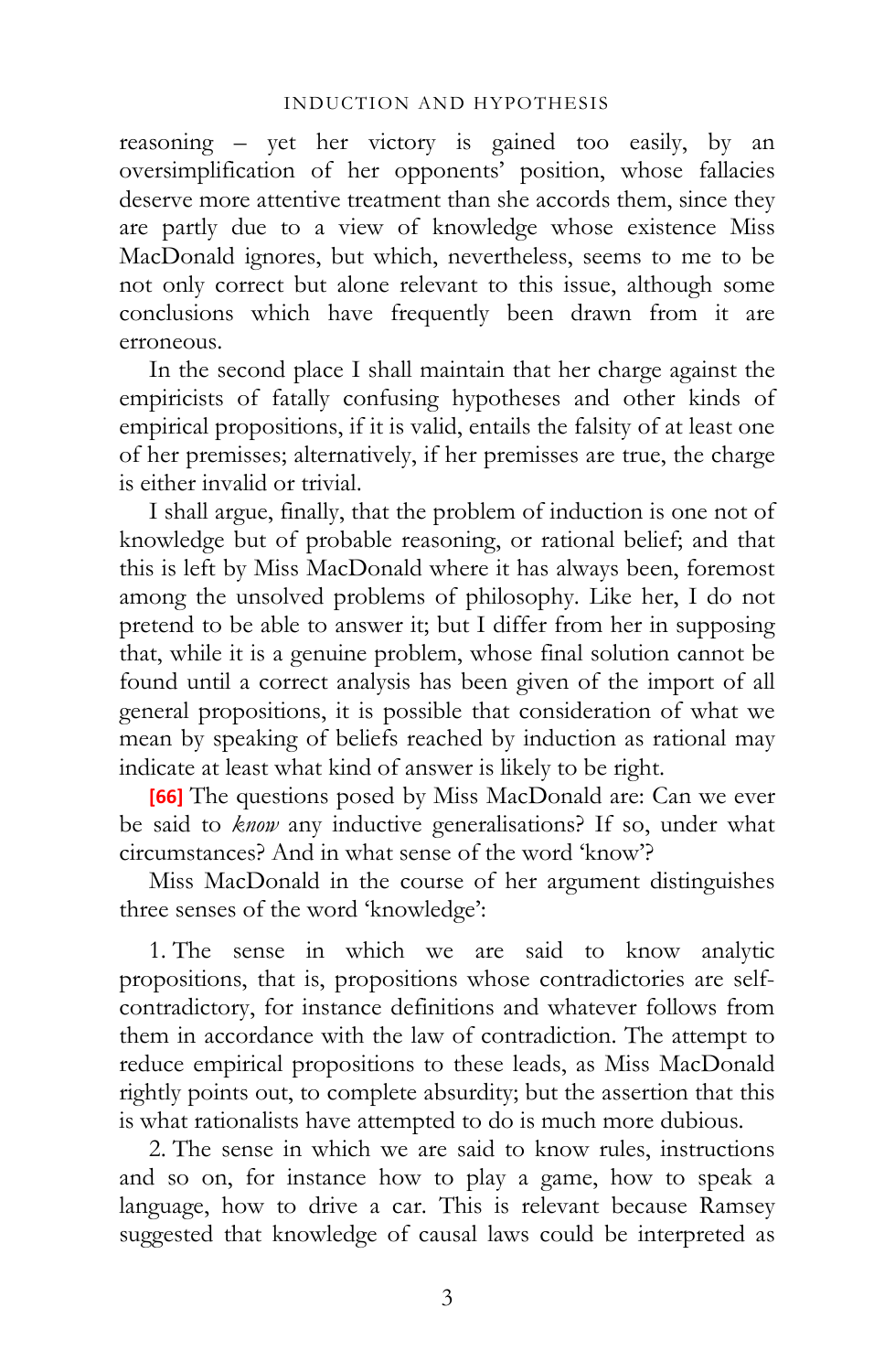knowledge of certain rules. To this Miss MacDonald objects that causal propositions cannot be rules, since whereas it is quite usual to speak of believing causal propositions, it is impossible to say that one believes a rule. This objection does not seem to me conclusive, since a more elaborate transformation rule than one which simply substitutes 'believe' wherever 'know' can legitimately occur might produce intelligible sentences. A consistent follower of Ramsey would say, perhaps, that while what he meant by 'X knows *p*' is equivalent to 'X unhesitatingly relies on the applicability of method Q in certain circumstances', 'X believes *p*' is equivalent to 'X relies on Q, but without complete confidence' or the like.

3. The sense in which we are said to know that Jones is angry; which is regarded as the same sense as that in which we are said to know such propositions as 'Jones is at this moment sitting on a chair', and also the same as that in which we are said to know that the combination of  $H<sub>2</sub>$  and O produces water, or the laws of Avogadro, Gay-Lussac and so on, but do not know that the nebular hypothesis, or the theory of natural selection, is true.

**[67]** These three senses are treated as radically distinct; in themselves, it is claimed, they offer no problems; perplexities arise only when we confuse them, when we ask of one of these objects of knowledge, of an accusative governed by the verb 'to know' in one of its senses, in what way it is governed by it in one of its other senses, or even fuse the senses into one, which is ultimately a linguistic or grammatical blunder, although it may disguise itself as a logical or epistemological crux; whereas if (like unsophisticated persons who do not philosophise) we remember that these senses are distinct we shall see there is no genuine problem. All alternatives to this position are eliminated not because they are false but because they are nonsensical.

Against this I propose to argue:

(*a*) that if Miss MacDonald is right then there is no distinction of kind between knowledge in sense 3 and what is commonly called belief or opinion; that this does not accord with common usage; and that the assertion that this is the only sense in which any empirical propositions are ever known entails conclusions at least as absurd as those from which Miss MacDonald's analysis is intended to protect us.

4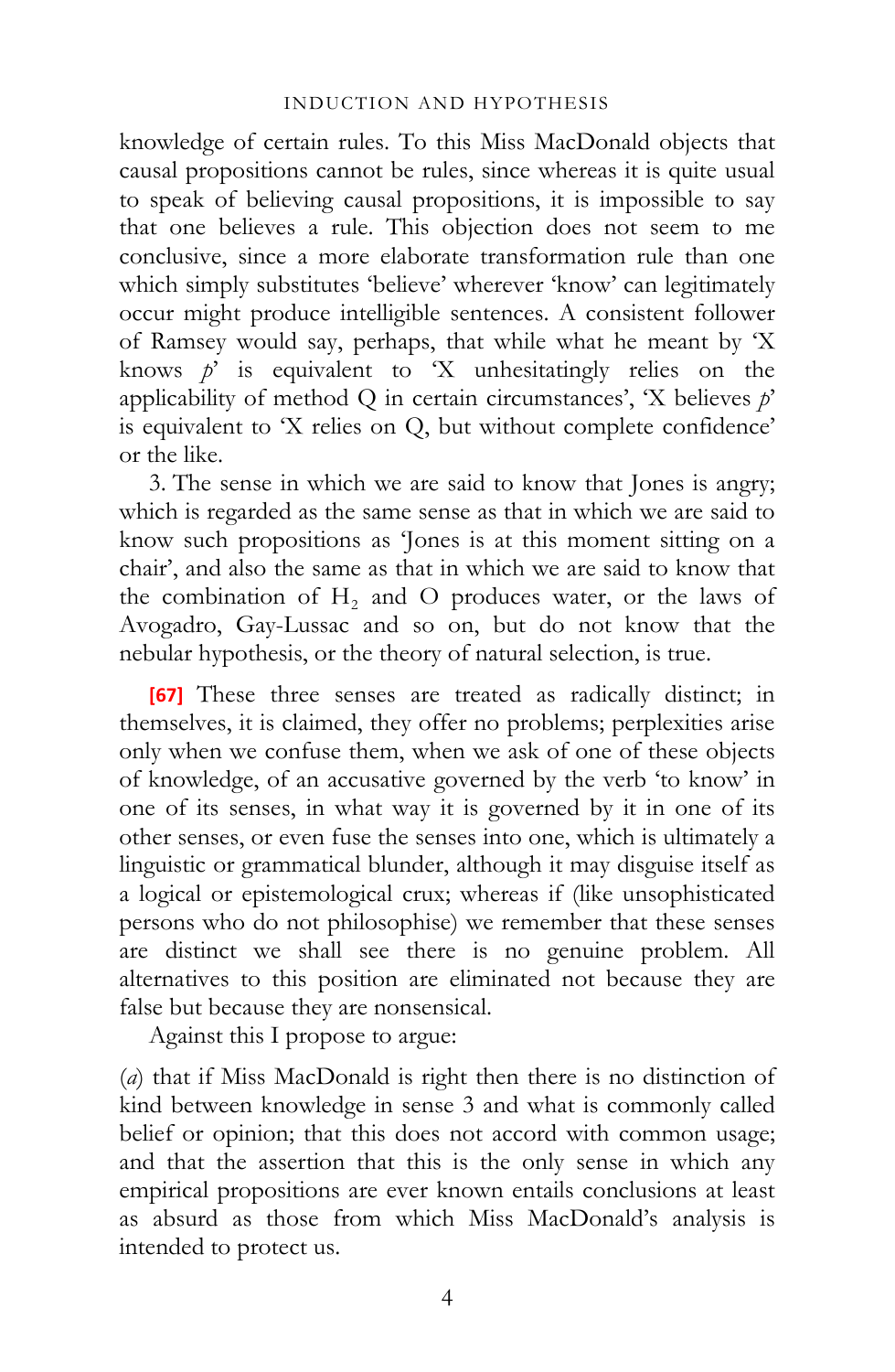#### INDUCTION AND HYPOTHESIS

(*b*) that there are at least two further ways in which it is customary to use the verb 'to know', in terms of which alone the question at issue is intelligible; these senses being either identical or cognate, but in any case not related to each other or to the senses cited above merely by the sharing of a common name.

(*c*) that the first of these (sense 4) is the sense in which we are said to know whatever is immediately given to the senses, to introspection, possibly to memory; such states of direct acquaintance being expressed by singular propositions; while the second (sense 5) is the sense in which we are said to know that which is asserted by certain general propositions which are not analytic in sense 1 nor inductive in sense 3.

**[68]** (*d*) that knowledge in sense 1 reduces to something very similar to, if not completely identical with, knowledge in sense 2.

(*e*) that the mistake of rationalists such as Aristotle or Kant consists of confusing 3 with neither 1 nor 2 but, if anything, with 5.

 $(f)$  that while A. J. Ayer and other empiricists are mistaken in supposing that all empirical propositions are hypotheses, their case is not altered by accepting Miss MacDonald's remedy of regarding some of these as not indeed hypotheses, but simply general; since the objections which hold against the view that they are hypotheses are no less fatal to the view that they are general, for the difference, on her view, if there is a difference, is not one of kind, but at most of degree: the sense in which hypotheses, since they are not known a priori, are said not to be known at all, is precisely the same as that in which general empirical propositions can be said not to be known, which is no more than the empiricists in question have maintained. This is not affected by defining (as Miss MacDonald does) knowledge itself as fallible, for in this odd sense of knowledge hypotheses too could be said to be 'known'; so that the question becomes at most one of precise verbal expression, and confusion between the two (that is, hypotheses and generalisations) could not possibly lead to any philosophical errors.

(*g*) that 'A believes *p*' does not, as Miss MacDonald appears to think, entail "A knows p" may be true', and further that 'It is possible to believe that *p*' (which is equivalent to '*p* is a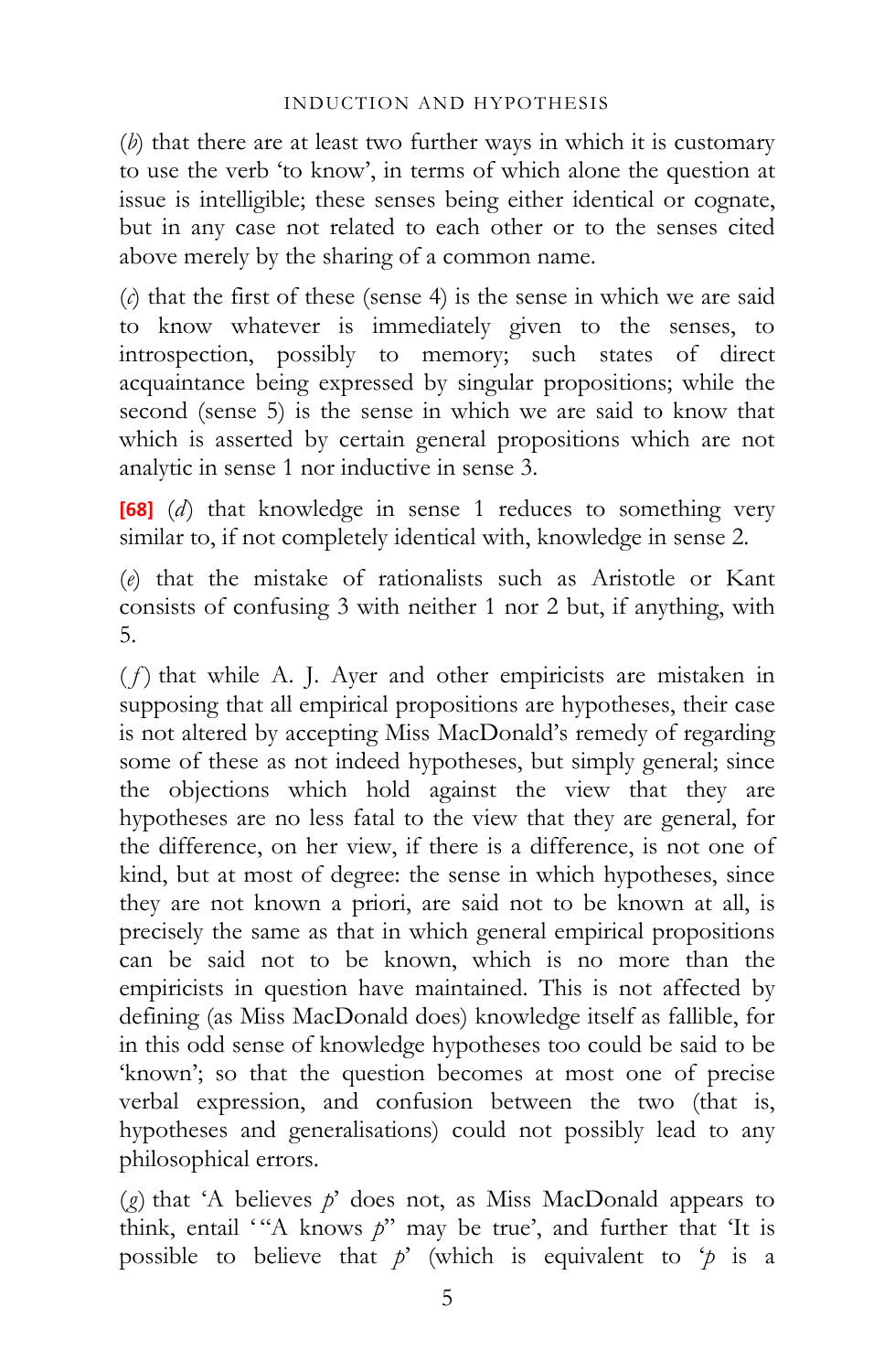proposition' or  $\phi$  is either true or false') is compatible with, but does not entail, although it may be entailed by 'It is possible to know that *p*'; from which it follows that the question 'Do we know any inductive generalisations?' and the question 'Do we regard any as probable, or hold rational beliefs concerning them?' are two distinct and irreducible questions, neither of which has been satisfactorily answered, neither being either obscure or meaningless.

**[69]** (*a*), (*b*), (*c*) Miss MacDonald asserts with considerable emphasis that when on certain occasions we say that we know a general inductive proposition to be true, we are using the word 'knowledge' in a recognisably correct sense; and that it is a sense in which knowledge is contrasted with belief or supposal: for whereas we know certain empirical propositions to be true, we believe some and suppose others. Nevertheless such knowledge is not to be defined as immune from error: we can, according to Miss MacDonald, be said to know a proposition which later turns out to be false; the indubitability of what is in this sense known cannot thus be determined either by inspecting the logical character of the proposition so known, or by any epistemological criterion, nor by the definition of knowledge as infallible. How, then, are we to distinguish knowing from other cognitive attitudes, or indeed to discover what the term denotes? The only criterion left is psychological. Knowledge of a general empirical proposition is defined as an attitude towards it such that, after we have carried out certain tests, we do not trouble to look for further evidence of its truth, and would think it odd in others to do so. Nevertheless, the proposition may be false. Knowledge is therefore, on this view, equivalent to subjective certainty, a state of intense conviction, in which all the logical alternatives or contraries of the proposition in question are, or would be, unhesitatingly rejected if they offer themselves for inspection. It is the kind of state of mind which would cause a man, if asked whether he was quite sure that England was still an island, to reply that he was.

This is the attitude which Miss MacDonald (rightly in my opinion) implies that scientists adopt towards the well-established generalisations in their sciences, and ordinary persons towards the existence of many physical objects within and beyond their perceptual field. That the existence of such a state of mind is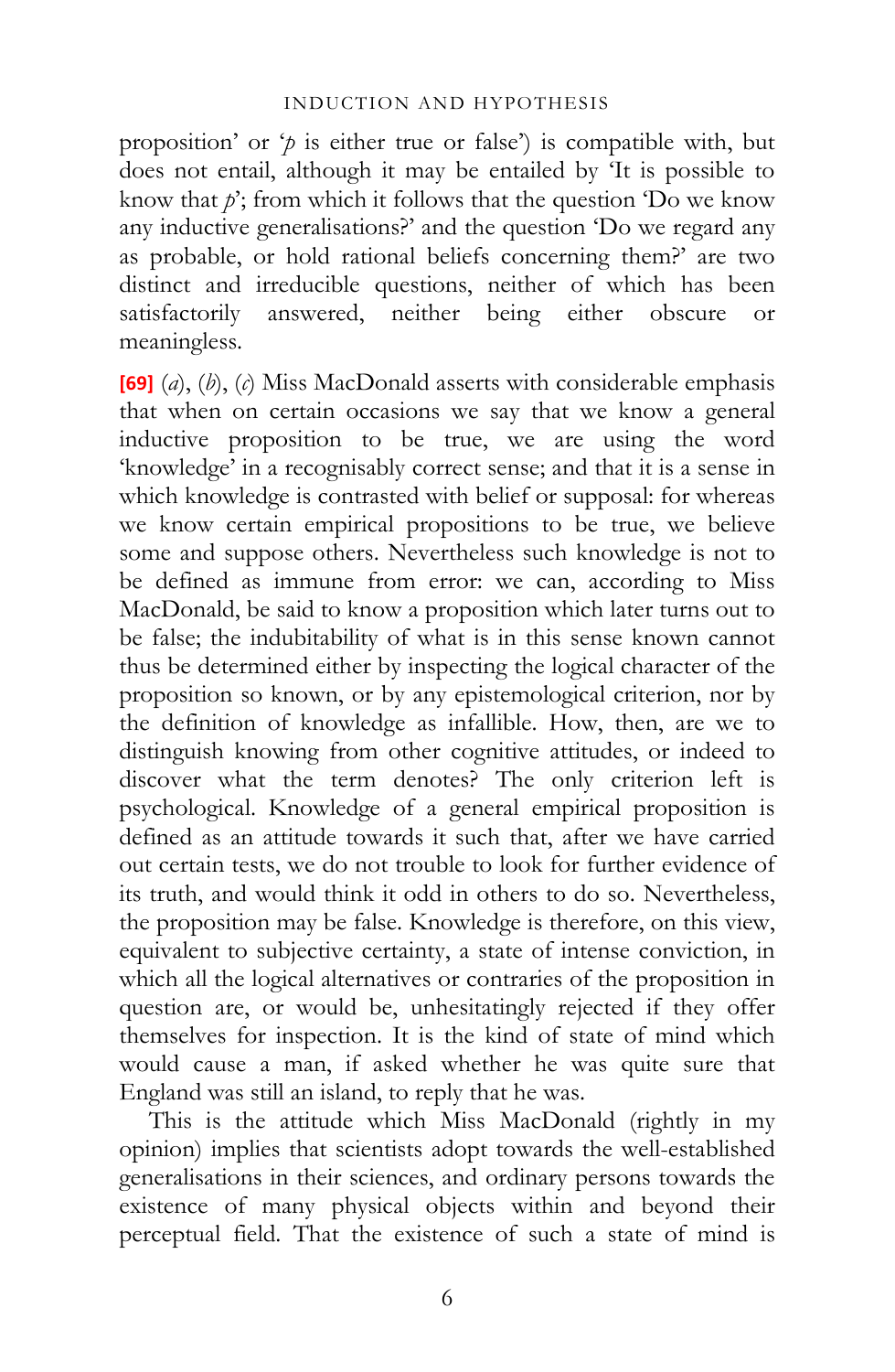indicated and presupposed by many of our everyday statements is indubitable. But if to Miss MacDonald it seems strange not to call it knowledge, to me it seems strange to call it so. Many propositions have been held by individuals with this overwhelming degree of conviction, yet, however vehemently **[70]** they were asserted, we should not ordinarily say that they were known. Men have believed that the earth is flat, that the sky is a solid ceiling studded with stars, that the sun is sometimes swallowed by a dragon, that words have magical properties, that the existence of God can be proved a priori. If they had been asked whether they *knew* all these propositions to be true, it seems highly probable that they would have answered that they did. And if they had then been required to produce evidence for this, and had provided what to them might have seemed (what they 'knew') to be adequate proofs, they would, on Miss MacDonald's criterion, be fully within their rights in claiming knowledge. Yet we do not now say 'They certainly knew all this, and yet they happened to be wrong' or 'Their knowledge is more fascinating than ours, but unfortunately it is quite false.' We should normally say that they thought they knew (although some philosophers, rightly perhaps, take exception to this usage), but they were mistaken: they did not know; what they wrongly called knowledge turns out to have been mere belief. And we should say this not only when and because these propositions were, in fact, false (although this puts the matter logically beyond doubt), but because we presuppose, in assuming that we apply the word correctly, some criterion by which we can directly distinguish at any rate some kinds of knowing from intense belief, such that the propositions expressing such knowledge are incorrigible by any previous or subsequent experience.

If an example of this is required we need go no further than the previous paragraph. In saying that it is indubitable that this state of mind (that is, of unhesitating acceptance of a proposition as true, whether after suitable tests or not) exists and is different from other states of mind, 'indubitable' is used in a sense which is other than psychological, that is, not equivalent to strong conviction. Knowledge of the distinctions between certainty, doubt, wonder and so on is founded on direct acquaintance, and is not itself a case of something intensely believed to be true. Two propositions are involved: one asserts that what we **[71]** mean by certainty differs in a statable manner from doubt or wonder; the other that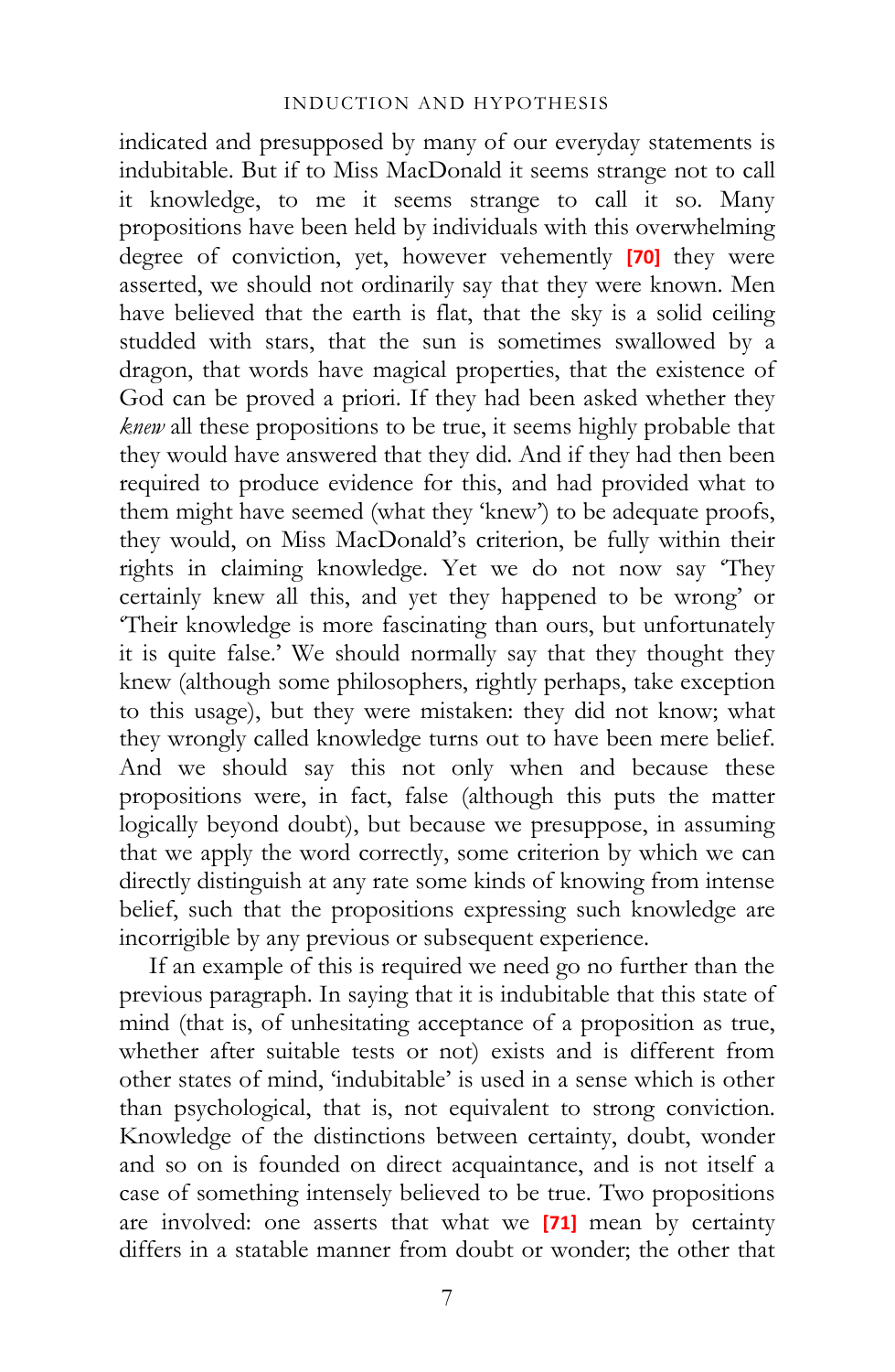we have at least once had an experience which consisted of acquaintance with this difference. The first states a general proposition about the defining characteristics of certain events or states; the other is singular and existential and asserts that an instance of such an event has on at least one occasion occurred in our experience, but for which fact we should not have become acquainted with the characteristics in question. Neither of these propositions can be verified either by attending to their logical structure, or by problematic induction. If they are seen to be true they are seen to be so by some sort of direct inspection: what they symbolise are irreducible and indefinable ultimate data of consciousness; the instantial propositions are basic or primary, need no 'justification', but on the contrary verify or render probable other propositions, which in relation to them are secondary or tertiary or belong to some higher order, and logically depend on the primary propositions for their veridicity.

The sense of 'knowledge' in which we know some event to be of a certain kind, an instance of a certain universal or determinate, is a primary one, and classifies those states of mind which include direct apprehension of a datum, such that, in cases where the determinate predicate is absolutely specific, no error can arise; that there are such states of mind is presupposed by the possibility of any significant symbolism – that is, meaning. This may be shown by the fact that if we ask what a given word or expression means, we may at first be offered other words or expressions into which the former are translatable according to the conventional rules of the language; but if these are either not precise enough or themselves as yet convey nothing (as when a language is taught to a child), the only method of exhibiting the meaning is by pointing to some experience which must be of at least the kind of fact to which the original symbols were intended to refer. Unless it is possible to say truly on at least one occasion 'Here is something scarlet' and point, the word 'scarlet' (as opposed to the behaviour of a symbol in a formal, linguistic system, when **[72]** it ceases to be a word or to have meaning) signifies nothing.

Acquaintance with the empirical illustrations of specific determinates is the most elementary and ultimate form of knowledge, and there must, in any individual's experience, have occurred as many of these acts of acquaintance with specific determinates (or simple universals) as there are irreducible general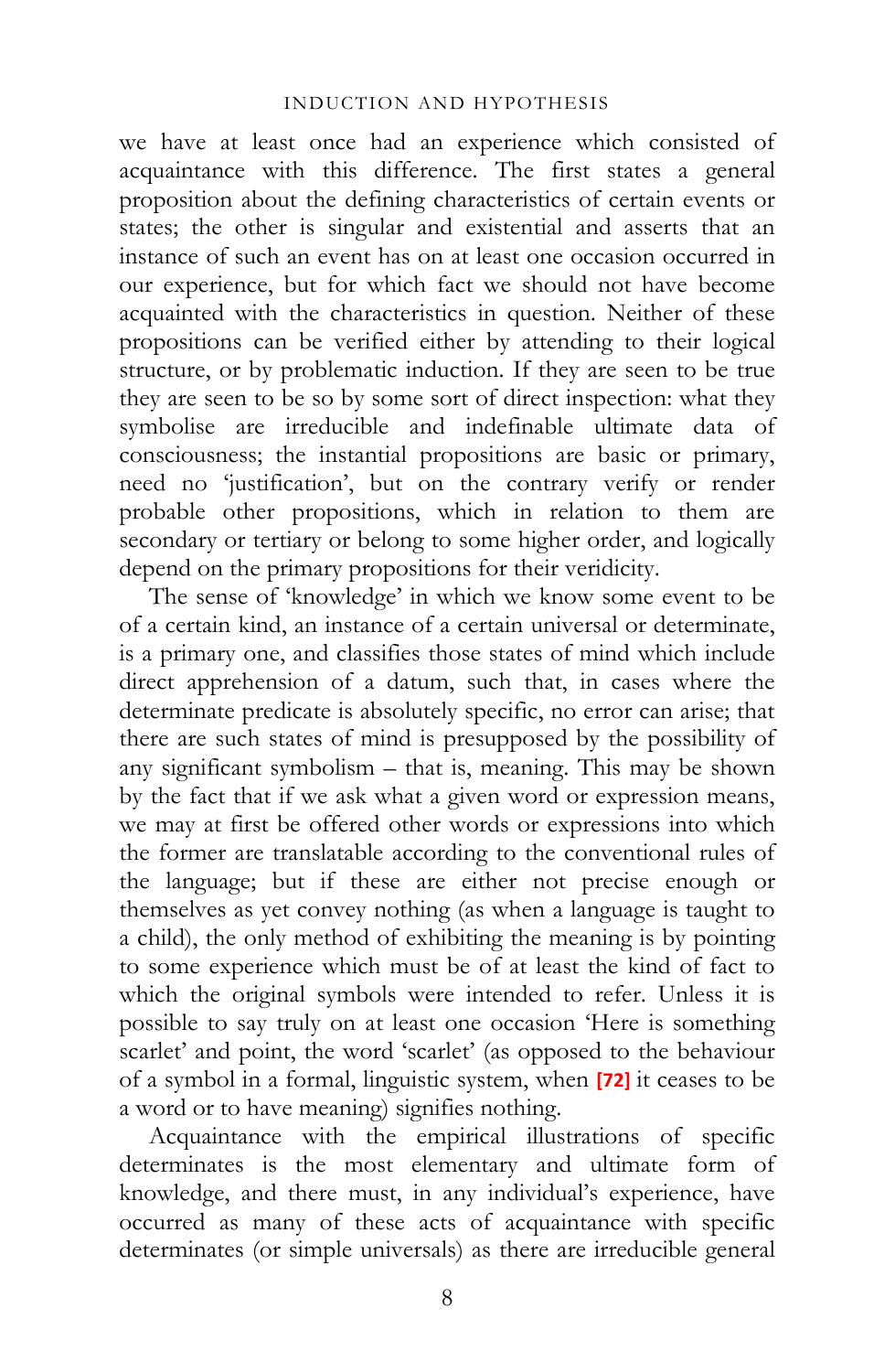terms in his language. All this is obvious enough. It is referred to here only in order to show that unless knowledge exists which is at once not verbal (that is, about words in sense 1), and not corrigible (that is, neither 2 nor 3), but such that it alone verifies or probabilifies general or any other propositions, no meaning can be attached to Miss MacDonald's distinction between knowledge and belief (according to which Avogadro's law is known, but not the hypotheses which account for it); for unless such knowledge exists, nothing can be meant by such words as 'verification' or 'appeal to experience', and nothing, therefore, by the distinction between empirical and other propositions. If this absurd conclusion is to be avoided, we must allow this fundamental sense to the word 'knowledge'.

It now becomes relevant to ask (i) whether we know inductive generalisations in this sense; to which the answer is that we do not, since by knowledge in this sense we mean acquaintance with particular empirical facts; and if so, (ii) what the precise relation is between such singular propositions (sometimes called deictic), whose truth we know by acquaintance, and the general propositions which they verify or make probable. This I take to be the real problem of induction, the problem which F. P. Ramsey's statement that causal propositions are rules or imperatives is intended to answer. Miss MacDonald, rightly in my opinion, finds this view inadequate, for, as she says, one can believe inductive generalisations but one cannot believe rules; although it is important to point out that this is more than a statement about our use of the words 'believe' and 'rule', but a way of saying that it is absurd to deny that what we intend to express by means of general propositions can be true or false. Ramsey translates 'X causes Y' into 'If you want to get Y, produce X', but if anyone asks for a reason for **[73]** saying this, it obviously makes sense to add to this some such words as 'because I am sure that no one will ever obtain (or has ever obtained) Y without the previous occurrence of X', a statement which is either true or false, and would, therefore, be completely refuted by a single negative instance, whereas it is nonsense to say that a rule is refuted by anything. But then, not unnaturally, one goes on to ask: What would have to be the case for it to be true? How is it verified? What is meant by saying that it is so much as probable? To which Miss MacDonald's only answer seems to be that when we know it we know it, but sometimes we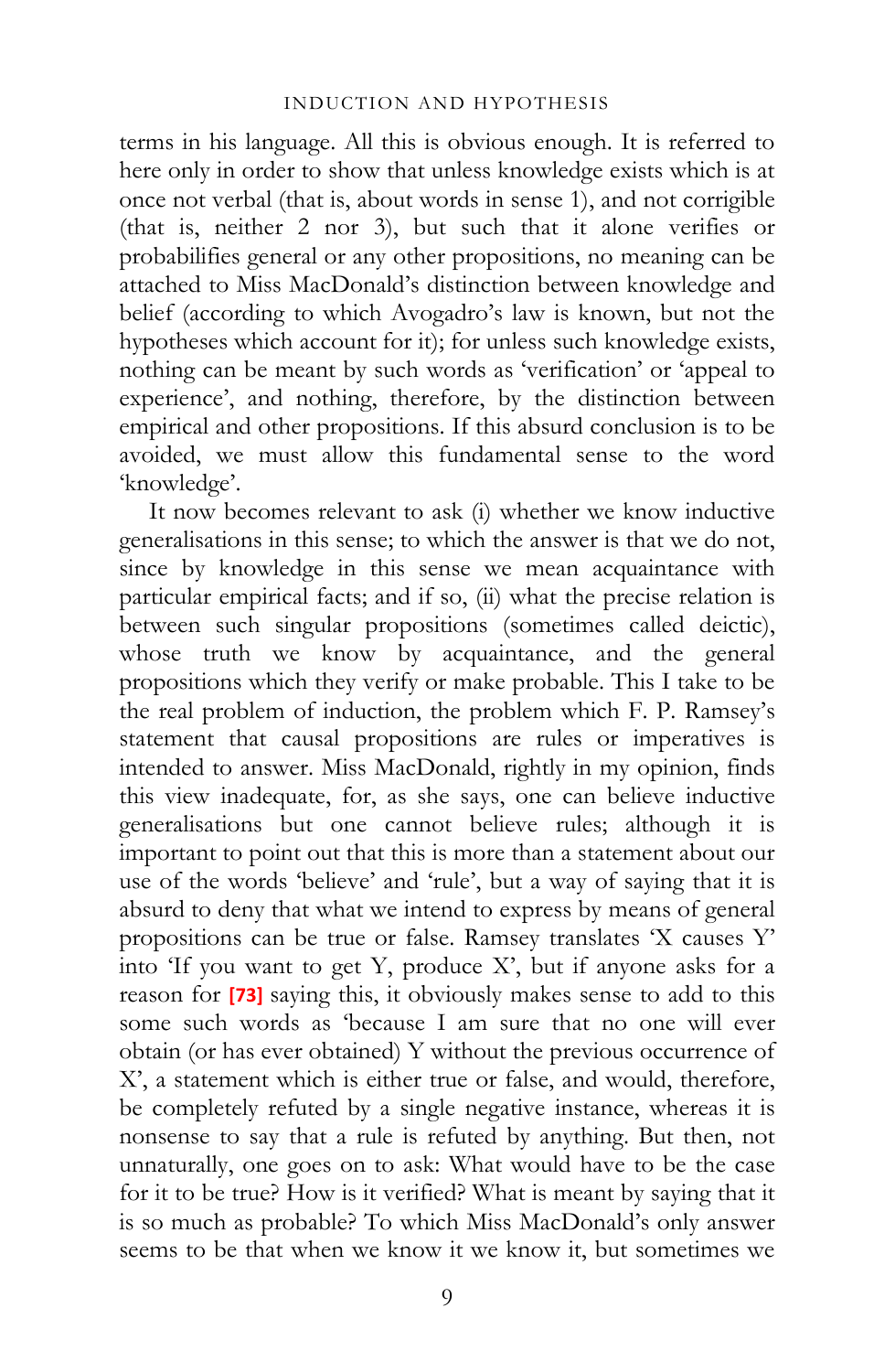do not; and even when we do, we may still be mistaken; of which one can say only that it is either tautological, or fallacious, and in either case extremely obscure.

(*d*) As for knowledge in senses 1 and 2, they are almost identical, and their relevance to the issue seems very distant. The first is knowledge of such propositions as 'If  $\varphi$  is defined as " $p \& q$ " then "*φ* entails *q*" is true', denial of which entails self-contradiction. It is clear that no expression is self-contradictory unless it is made so by the definition of the symbols which compose it. Whether the definition is explicitly made (as when a new symbol is defined for the first time), or is implicit in the verbal habits of a given individual or society, is clearly immaterial.

Definitions of symbols may be of two kinds: either they are verbal, that is, the expression is defined as equivalent to some other for which it is thus substitutable; or they are ostensive, in which case a symbolic expression is attached to a characteristic given in experience or to a combination of such characteristics whose instances it then classifies. The process in both cases is analogous: a new rule for using symbols is created, or an existent usage is established as a rule. Contradictions occur only if the rule is broken. This seems to me to be a perfectly normal sense of the word 'rule': we are said to 'know' algebra or a system of shorthand or how to play chess in the same sense as that in which we know how to swim, or what to do in the case of a fire. In either case what we mean when we say that we *know* is either that we understand the sentences which state **[74]** the rules (or could deduce or remember them if we tried), or that we believe that we could, if we chose, respond to the relevant situations by behaving in a certain fashion; and often both of these. Knowledge in sense 1 (that is, of what are traditionally called analytic propositions) refers in particular to the theoretical aspect of the situation, that is, to familiarity with the verbal conventions; knowledge in sense 2 is used as equivalent to belief that we could obey them if we chose; this belief is, of course, itself an ordinary inductively reached belief and not awareness of a rule. 'I know Italian' is an empirical statement about knowledge of rules, and not itself a rule in any sense.

Fundamentally, 1 and 2 are therefore logically almost indistinguishable, and the distinction drawn between them by Miss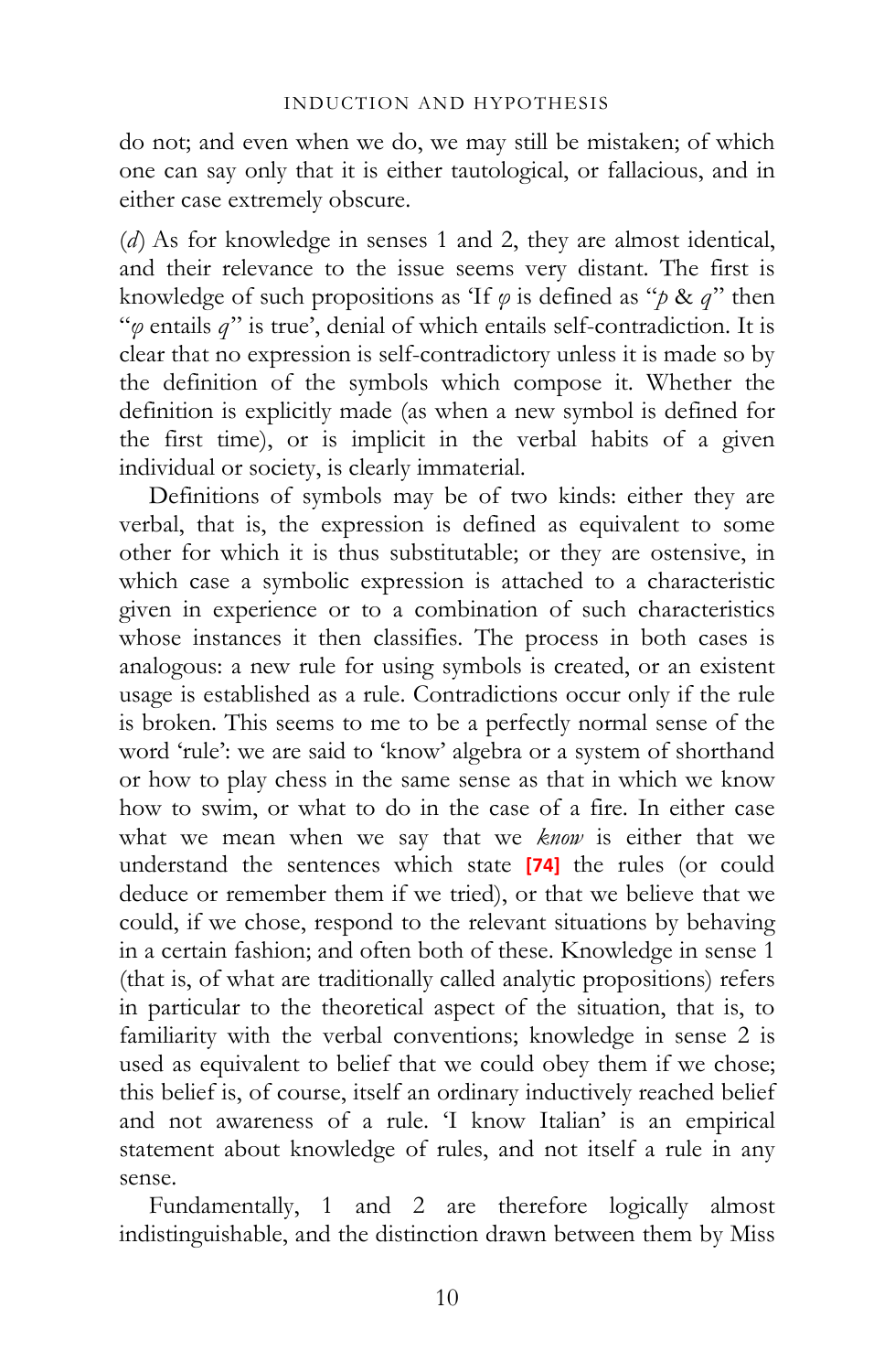MacDonald seems to me to be supported neither by common usage nor by the facts. This sense of knowledge does not seem relevant to the topic, since in neither case is this kind of knowledge knowledge of general propositions, nor indeed of any propositions properly so called. The question at issue is, however, whether this latter kind of knowledge exists, and if not, what is the proper description of our cognitive relation to such propositions.

Miss MacDonald says that 'knowledge' is a word which we frequently use to denote our attitude to propositions based on induction, which, being empirical, are liable to error. Whether this is so or not does seem to me to be important: it seems to me a conveniently ambiguous use of the word 'knowledge', which we are prepared to admit to be misleading, particularly when such knowledge is claimed by others. It is misleading here because it obscures a distinction between two states of mind with which we are clearly acquainted. Everyone has a right to attach to symbols whatever meaning he chooses: Miss MacDonald's point would have been less plausible if she had made it clear that, as she uses it, 'knowledge' is equivalent to 'strongly held conviction'. Do people hold inductive propositions with strong conviction? It is obviously plausible to say that they often do. With this her discussion of the subject, so far as I can see, ends. But the questions which **[75]** I should like to ask are: (i) If conviction is not the attitude commonly described by the word 'knowledge', what is it that is so described? (ii) What difference is there, if any, between rational and irrational conviction? These seem to be the questions which occupied the old philosophers. Miss MacDonald's answer to, at any rate, the first of these is that it is a pseudo-question due to confusion between sense 1 and sense 3 of knowledge. But this is too unplausible. Can anyone believe that even the stupidest and most dogmatic among rationalists believed that 'The moon is uninhabited' can be demonstrated in the same fashion as '*φ* entails *q*' when *φ* is (by arbitrary convention) defined as '*p* & *q*'? Some philosophers may have thought it in principle as demonstrable as  $2 + 2 = 4$ , but that is because they held a non-conventionalist view of the logical structure of arithmetic.

Taking knowledge, then, in its more usual philosophical sense, as being a cognitive relation to incorrigible propositions, we may ask: Are there *any* general propositions other than definitions, and the tautologies which follow from them, which we can in this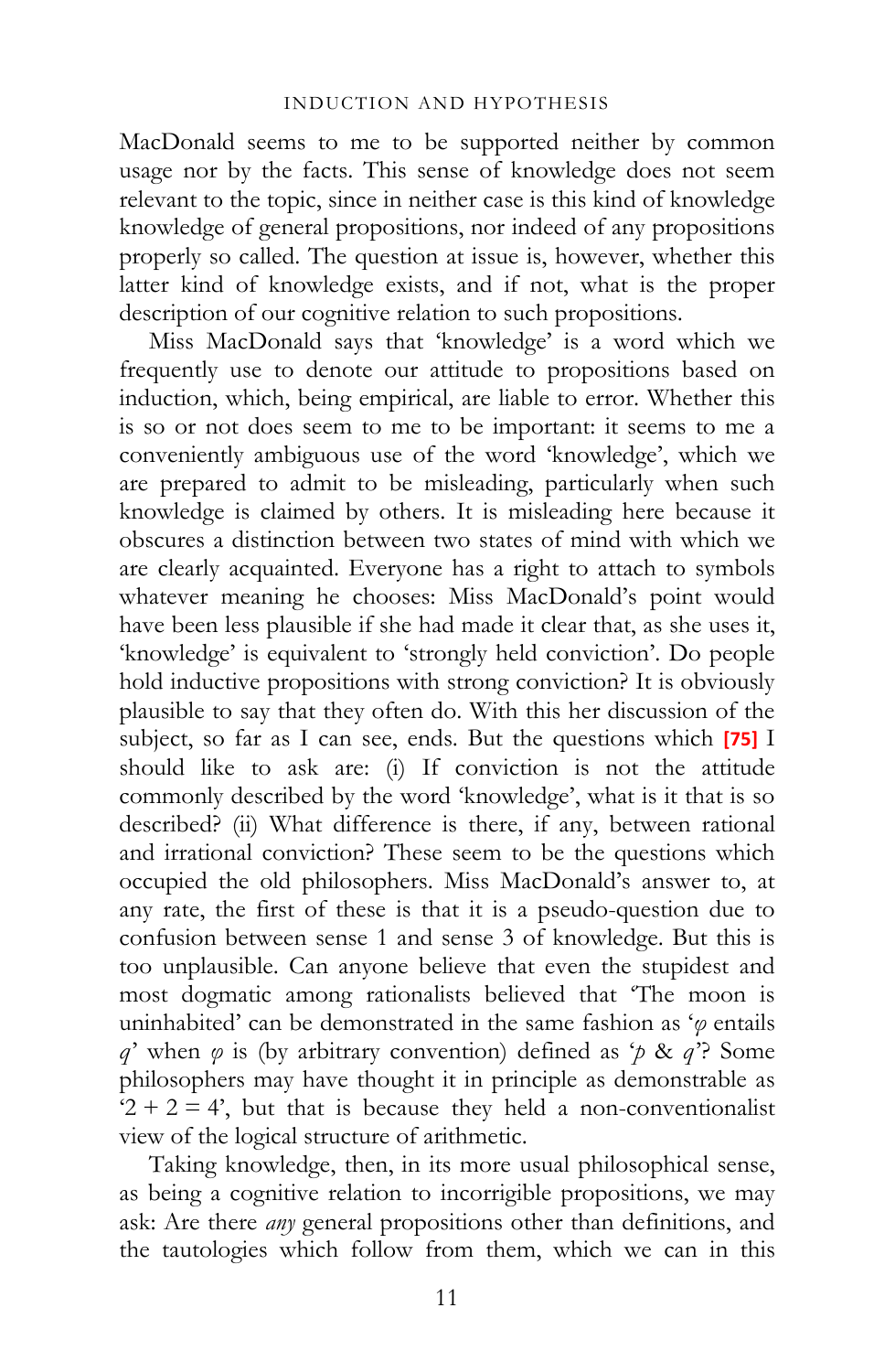sense be said to know? For if there are none such, then it will follow analytically that inductive propositions, since they are general, and are neither definitions nor rules, cannot be known.

We may begin by asking whether there are any general propositions which can be known a priori, for some rationalists appear to have believed that at any rate the principles of induction were to be found amongst these. Miss MacDonald assumes that only nominal definitions and what analytically follows from them are a priori. This is a widespread view, but, if by 'a priori' all genuine propositions are meant save those which can be confirmed or refuted by experience, then it seems to me certainly incorrect. There plainly exists a class of general propositions which are certain in the sense that no empirical evidence could in principle refute them, but which are nevertheless not analytic in the above sense. These are propositions of the type reached by what W. E. Johnson **[76]** has called intuitive induction, which, he seems to imply, includes the law of contradiction itself. It asserts some relation between empirical characteristics or universals which is necessary, but not rendered so by definition: for instance, 'This pink [shade] is more like this vermilion than it is like this black', or 'If in the same sense-field a colour patch A looks smaller than a colour patch B, and B looks smaller than C, then A looks smaller than C', where 'pink', 'vermilion', 'black', 'A', 'B', 'C', 'more like', and 'looks smaller than' are or could be defined ostensively, that is, by pointing.

One perceived instance of such complexes suffices to demonstrate that all past or future instances of the constituent universals are related by the same relation as those in the given instance. The proposition is not tautological, because the words 'pink', 'vermilion' and so on are defined not in terms of the position of particular colour patches on a scale or colour map constructed in some conventional order, that is, in terms of each other (as Hume appears to have supposed), but can be defined directly, by sensible inspection. The logical relations of the colour names are determined by the order of the shades in a scale or series which is itself directly perceived or 'given'. The generating relation between the terms in this series is in this case the relation 'more similar than', which is as directly observed as the shades themselves. The contradictory of the proposition is therefore itself not formally self-contradictory, since the rules against which we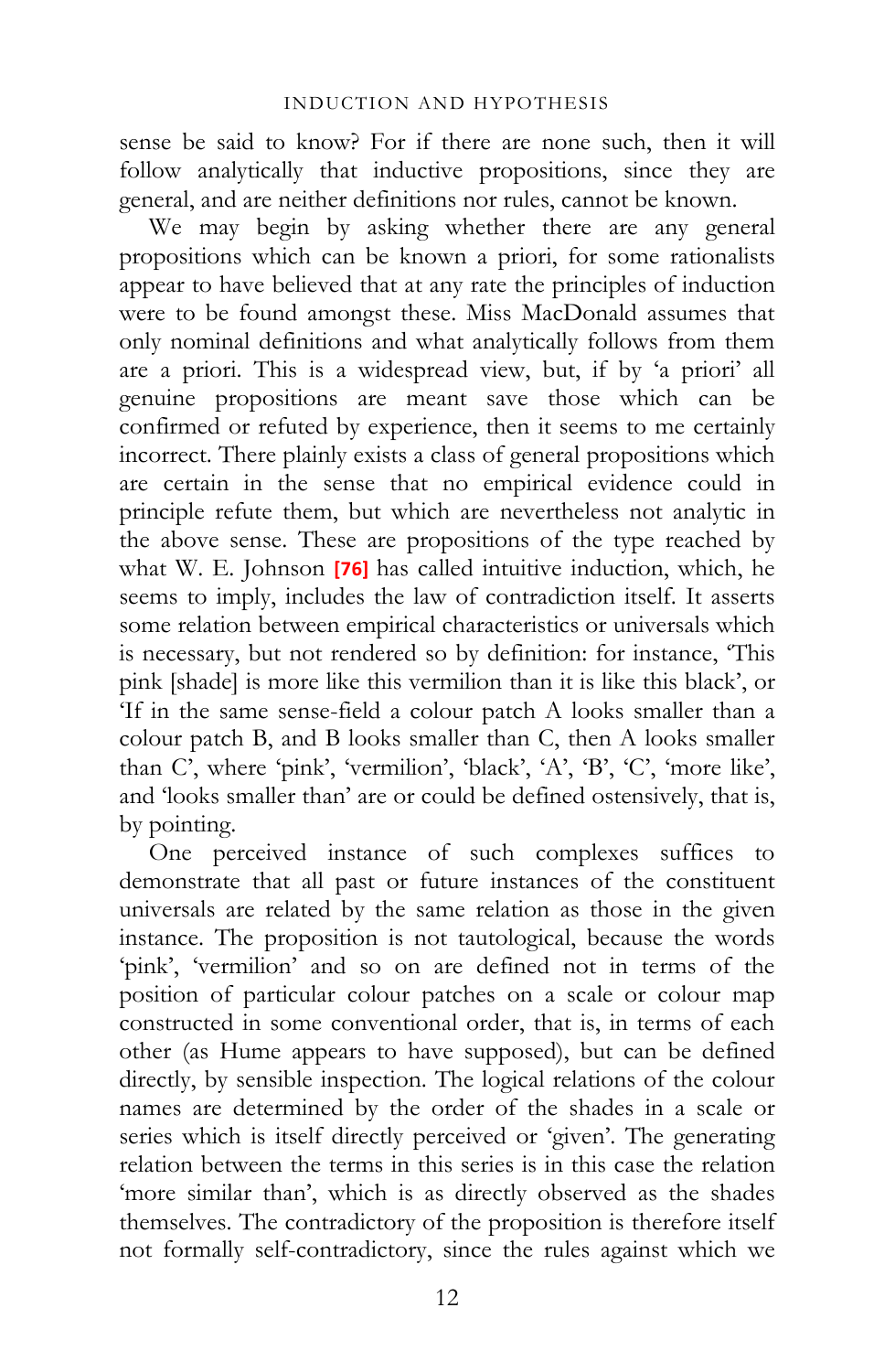offend if we say 'Pink is more like black than like red' are not conventional: the use of words may be governed by rules, but not the truth which they express, or fail to express. Given the three singular propositions 'A is pink', 'B is red', 'C is black', the proposition 'Anything of the same shade as A resembles B more than it resembles C' does not follow analytically, but neither is it reached by ordinary induction. That it is not verbal may be shown by the fact that a man blind from birth, if he knew that colour words described sensible qualities, and that pink, red, black were names of colours, might know, since the sensible qualities in his own experience **[77]** occurred in a graduated series, whose generating relation was transitive and asymmetrical, that it was the case that of any given colours belonging to the same series, some two were more like each other than either was like a third; but he could not know of which of the shades this was true: for this, at least one act of acquaintance with all three is required, which *ex hypothesi* he cannot have had.

This seems to me conclusively to refute the view that the proposition is a tautology, that is, that 'Pink resembles red more than black' is a way of saying 'The words "pink", "red", "black" are so used that the word "resembles" would be appropriate between the first two, but not between the first and third.' The appropriateness is not a convention of what is sometimes called logical syntax, but is determined by the perceived relation between seen instances of the shades. This error may be due to a confusion of verbal with ostensive definitions: the latter are perhaps improperly called definitions, since by themselves they entail nothing at all. Either a definition is verbal or it is not; if it is not then nothing which offends against it does so because of misuse of an adopted syntax. The definitions of given shades of colour or of 'more like than' are not verbal, but ostensive (this is what is meant by calling the *definienda* indefinable); the contradictory can therefore never be, as in the case of tautologies, self-contradictory.

But if it is not a tautology, is it empirical? It cannot be this either, since it is never nonsense to say of a general empirical proposition that it is false; but a proposition of this type cannot be so contradicted. Invited to conceive of a world in which the shades we call pink, red, black occurred in some order other than that presented in ours, we must say that we cannot do so; not because of a failure of imagination, but because it is inconceivable: the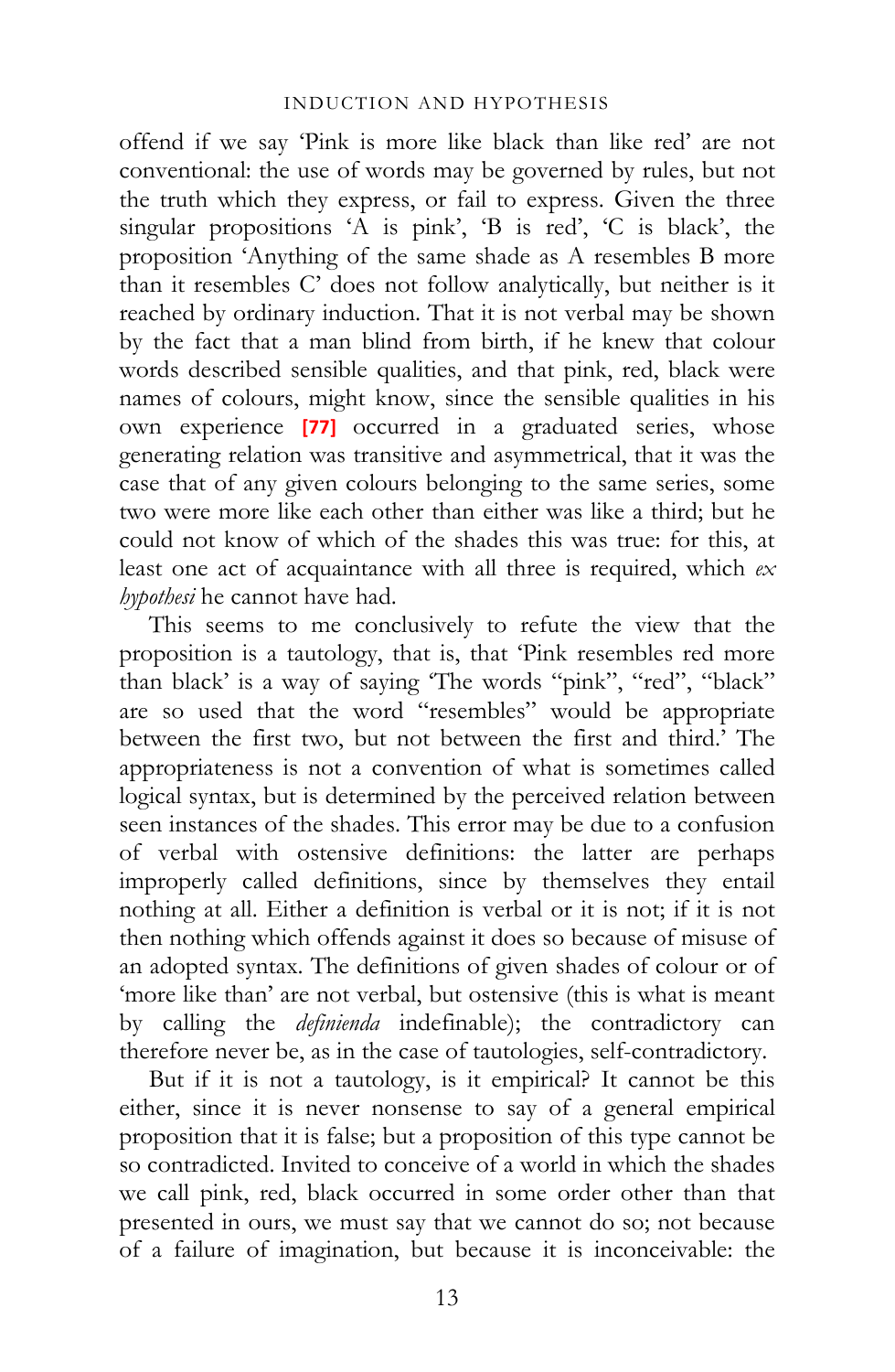invitation is itself nonsensical. Whereas of course we can alter at will, or conceive as altered, relations between anything which we can manipulate – symbols, or chessmen, or tables and chairs.

But if the contradictories of these ostensive definitions are neither self-contradictory nor straightforwardly false, what are they? We can answer only that they seem meaningless. Meaningless not because they offend against **[78]** the rules of a particular language, for they conform to them; but because, while they appear to state something, what they state is, in fact, inconceivable: that is, they state nothing whatever.

(*e*) The fundamental properties of the qualities and relations met with in ordinary experience are what they are, a species of brute fact. The propositions which describe them cannot entail any existential propositions since they record not what occurs but only what can be conceived as occurring; they resemble ordinary empirical propositions in telling us what to expect when they have application, but differ from them in that nothing can be meant by speaking of their possible failure to have application; if propositions which are neither existential, nor formal, but nevertheless significant and known to be true are called metaphysical and a priori, then these are so. The sense in which they are known is sense 5 of the word 'knowledge', which is not recognised by Miss MacDonald.

Now it would seem that some rationalists, notably Kant, and possibly Aristotle, sometimes speak as if they believed that such propositions as 'Nature is uniform' or 'Every event has a cause' are neither verbal nor empirical, but belong to a class of propositions similar to those reached by intuitive induction. This view is erroneous if, as it seems to do, it involves the deduction of existential propositions from a priori premisses: but it is a far more reputable error than that attributed to them by Miss MacDonald, who thinks they mistake tautologies for general propositions, since these are at least genuine propositions, and correctly described as general, whereas it may be doubted whether tautologies or verbal definitions are genuine propositions, unless they are taken to be empirical statements about current or intended usage. Kant, for instance, produces more than one argument intended to prove that causality is a relation which can be established a priori, by a species of intuition which seems similar to intuitive induction. If this were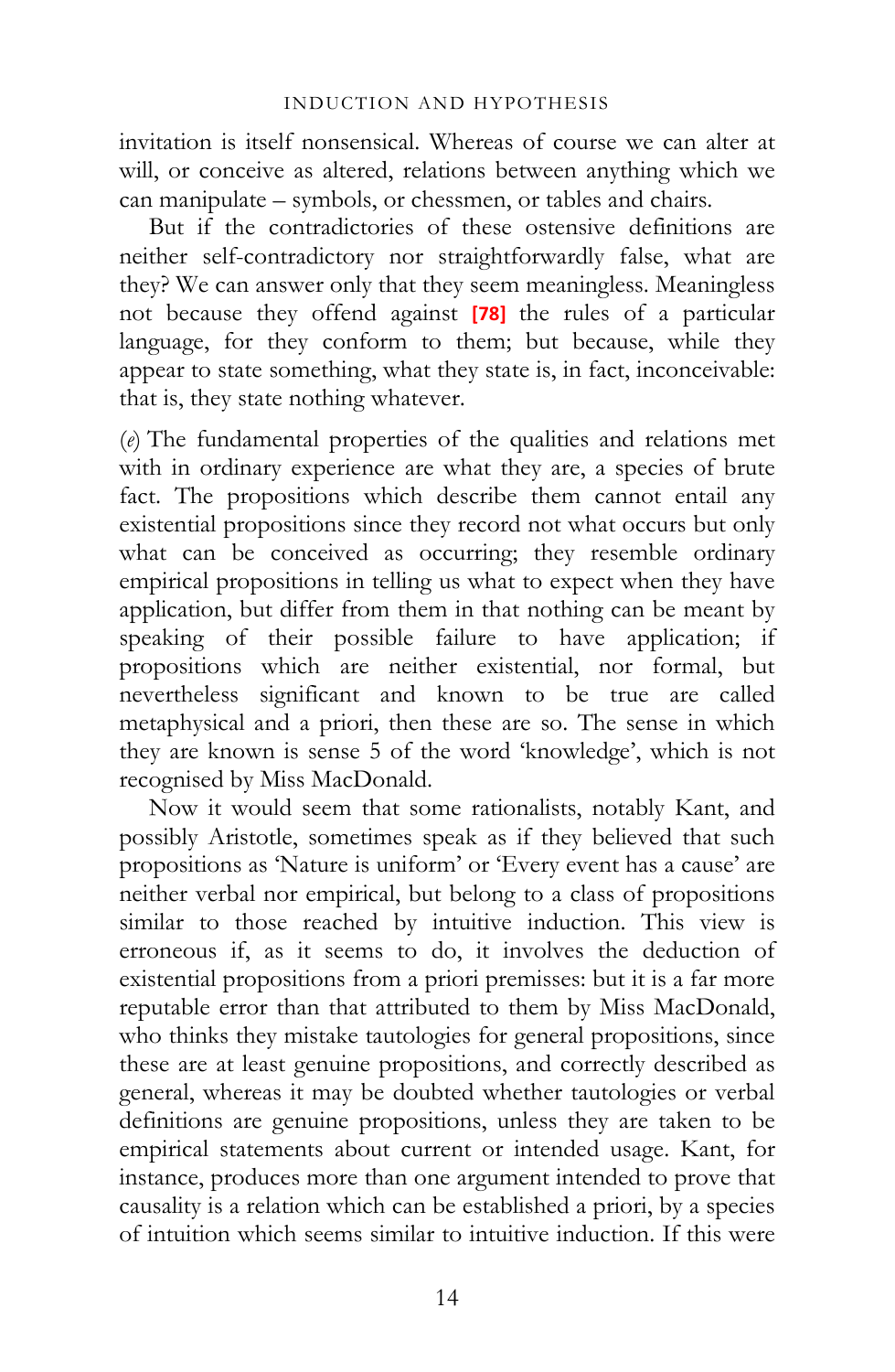true, scientific induction would acquire an a priori justification: it could be said that there *must* be *some* general propositions about the world which will never be falsified.

But all such arguments contain a fallacy akin to that of the **[79]** ontological argument, and particularly surprising, therefore, in a work which contains its classical refutation. It may be demonstrated thus: All that propositions of intuitive induction can establish is some relation between two or more universals. Whether any of the related universals have instances is clearly quite irrelevant to the truth of the proposition which asserts this relation: no proposition, for example, about the relative positions of colour shades in a scale entails that any of these have instances; nor does the proposition that one of them is instantiated entail that any other is. Causal propositions, on the other hand, assert that if characteristic F has an instance this must be followed by (or coexist with or be preceded by) an instance of characteristic G; in other words, that it is false a priori that when F is instantiated, G is not. This is a proposition asserting a connection not, as before, between two universals F and G, but between the *instantiation* of one and the *instantiation* of the other. If general propositions reached by intuitive induction are propositions asserting necessary connections between universals, then the universals here in question are 'being an instance of F' and 'being an instance of G'. But instantiation is only a synonym for existence: 'X is an instance of …' and 'X exists' are equivalent expressions. The whole fallacy of the ontological argument consisted in taking existence to be a peculiar kind of universal, an abstractable property, and it is again repeated here: 'If there is an instance of F there *must be* an instance of G' attaches 'must' to 'being an instance of' or 'existing', which thus becomes an abstracted universal; this, as is now generally recognised, it cannot be, since if it were, then, just as it makes sense to say 'This round patch is not green', it would make sense to say 'This round patch is not an instance of anything', which is a self-contradiction.

This error is, however, fairly instructive, and not a crude blunder about our use of words, since its refutation establishes once for all that no causal proposition can obtain support from any kind of a priori truth; and consequently that there can in principle be no a priori justification of induction; and therefore no demonstration of intuitive knowledge of **[80]** inductive generalisa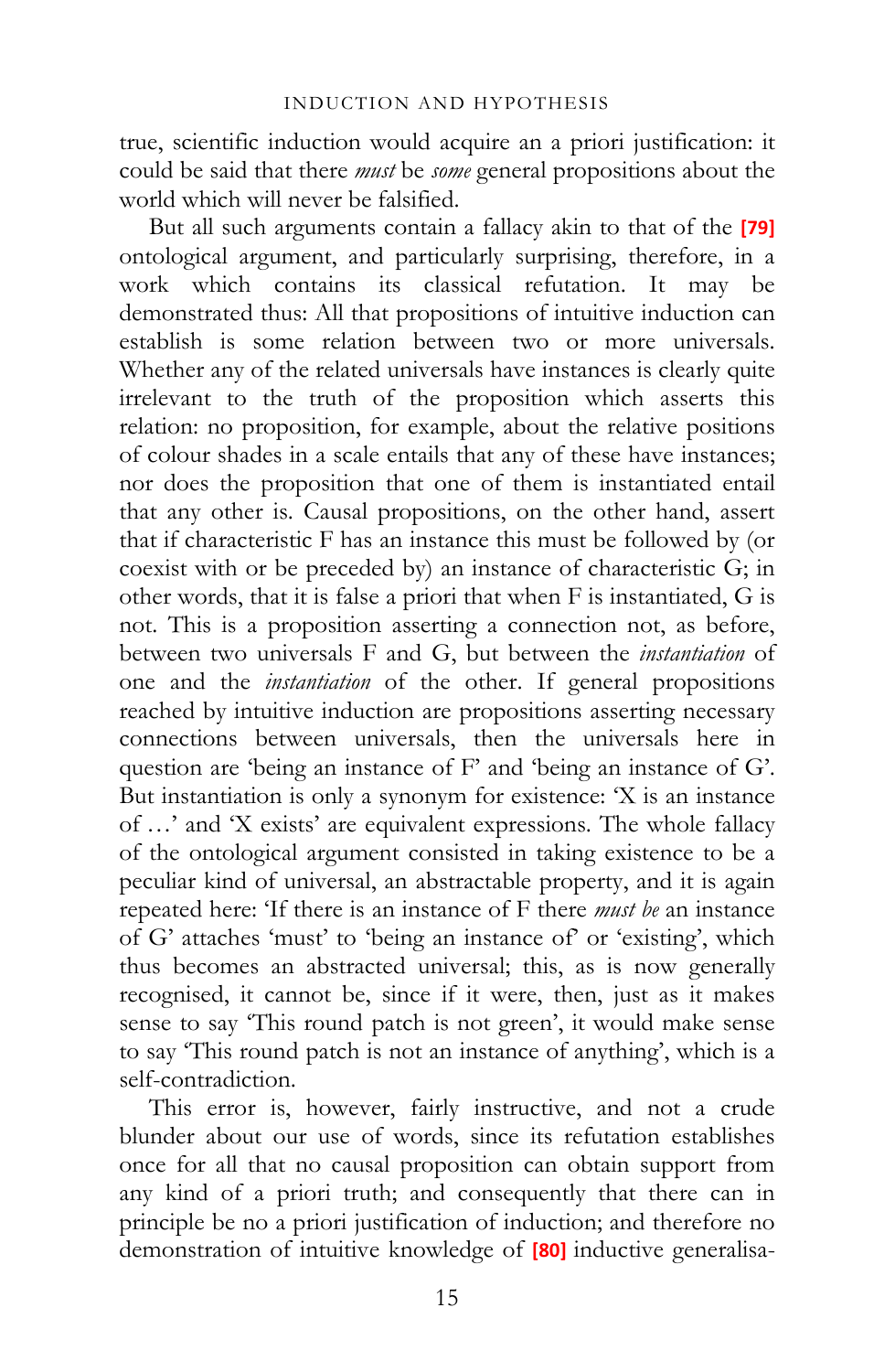tions; and to this extent there is no problem. But what, in that case, are hypotheses, which, according to Miss MacDonald, account for such generalisations but, unlike them, cannot be known? And how, if these latter cannot themselves be known, do they differ from them? Her quotations from historians of science do not support her distinction, since (for example) the experimental discoveries claimed by Richards to be 'lasting addition[s]',<sup>[2](#page-16-0)</sup> by Zimmer to be 'discoveries' which 'are immortal'<sup>[3](#page-16-1)</sup> and so on are taken by him, to judge by his expressions, to be propositions incapable of proving false. Since all Miss MacDonald's non-a-priori propositions, known and unknown, are equally liable to error, what is the difference between those known and hypotheses? This is important to her general argument, since she declares that certain empiricists confuse the two and draw illegitimate conclusions. At the same time what precisely this distinction in her view is, is far from clear. A consideration of some possible senses in which '*p* is a hypothesis' might mean something different from '*p* is an inductive generalisation' will, perhaps, elucidate the nature of Miss MacDonald's theory on this point.

 $(f)$  Her thesis would very definitely be proved if hypotheses were, as some phenomenalists have maintained, not propositions at all, but mechanical devices for successful prediction. The argument is, I think, of this kind:

No proposition is intelligible unless it is either such that all its terms refer to empirical data, that is, the data of the senses, introspection, memory and so on, or can be translated into those whose terms do so. Hypotheses in the commonest scientific sense of the word, since they appear to refer to such imperceptibles (and therefore inconceivables) as frequencies, atomic nuclei, quanta and so on, are not genuine propositions, but symbolic formulae which, when the symbols are connected by suitable conventions with the data of acquaintance, enable scientists to predict future data accurately and successfully. Some formulae have never failed to do so, and are highly trustworthy for that reason; some are less reliable; some cannot be relied upon at all; that this is so is a fact about the world and cannot be further explained. **[81]** These formulae are thus neither true nor false but, like calculating

<span id="page-16-0"></span><sup>2</sup> ibid., 28: Theodore William Richards, letter, *Chemical News* 88 (1903), 70.

<span id="page-16-1"></span><sup>3</sup> ibid.: E. Zimmer, *The Revolution in Physics* (New York, 1936), 68.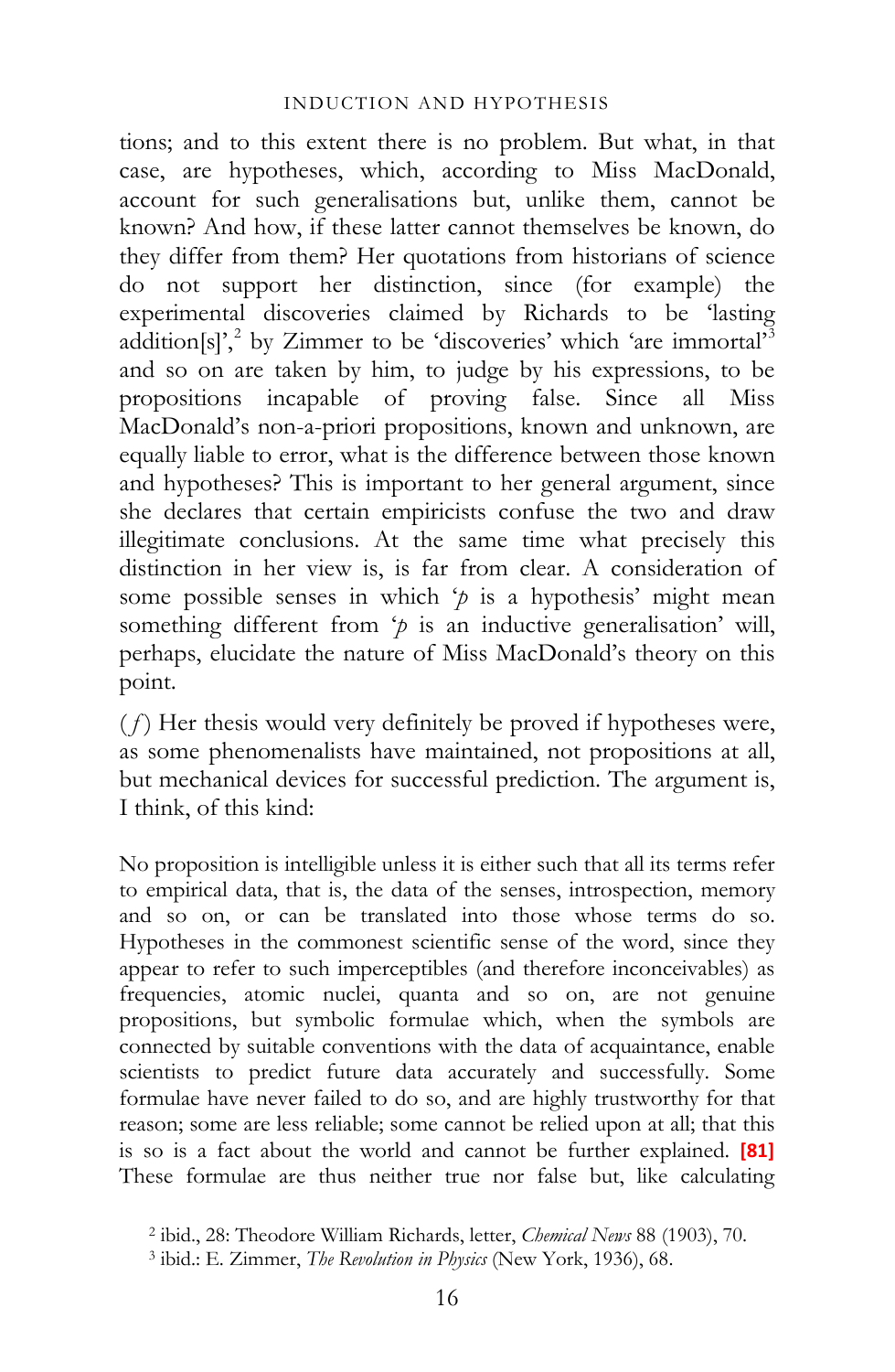#### INDUCTION AND HYPOTHESIS

machines, differ only in efficiency; being meaningless, they do not describe. What we mean by saying that hypotheses 'interpret the facts' is that by means of such symbolic devices one can sometimes successfully pass from a description of certain phenomena at one time to a description of certain other phenomena at the same or another time; the discovery of such devices is a matter of luck, and that is all there is to it.

But this cannot be what Miss MacDonald means by a hypothesis: for in that case hypotheses (which are not propositions at all) could not be said to turn into general propositions which are henceforward known, being established by the crucial experiments performed by scientists; which is incompatible with Miss MacDonald's assertion that certain hypotheses were so transformed by, for example, Lavoisier and Avogadro. Nor can she suppose that A. J. Ayer or any other sane person ever maintained that all empirical propositions can be reduced to useful but meaningless collections of symbols. Consequently she must mean by 'hypothesis' some kind of significant proposition or set of propositions.

(*g*) It might be maintained, more plausibly, that the difference is this:

Whereas general propositions are 'verified' or at any rate made probable by basic propositions which record real or possible acts of acquaintance, hypotheses are general propositions of the second or yet higher order, being assertions about other general propositions; when we say that they 'account for' them we mean no more than that they connect them, as the orders ascend, into wider and wider uniformities, each general proposition being a hypothesis about the next lowest order, which is relatively to it basic, that is, taken as true or known. If the phenomenalist analysis is correct all scientific and physical-object propositions are translatable into sets of general propositions of various orders. If phenomenalism is false these propositions will be classified as entailing at least some singular or general propositions about imperceptibles; their logical relation to the ultimate **[82]** basic propositions which probabilify them, that is, to propositions verified by acquaintance, will, however, be the same whichever analysis is correct. If it is these propositions that Miss MacDonald calls hypotheses, it will follow that all general (or physical-object and scientific) propositions will be basic looked at from above, hypotheses looked at from below – all, that is, save the lowest row, which consists of generalisations whose predicates are the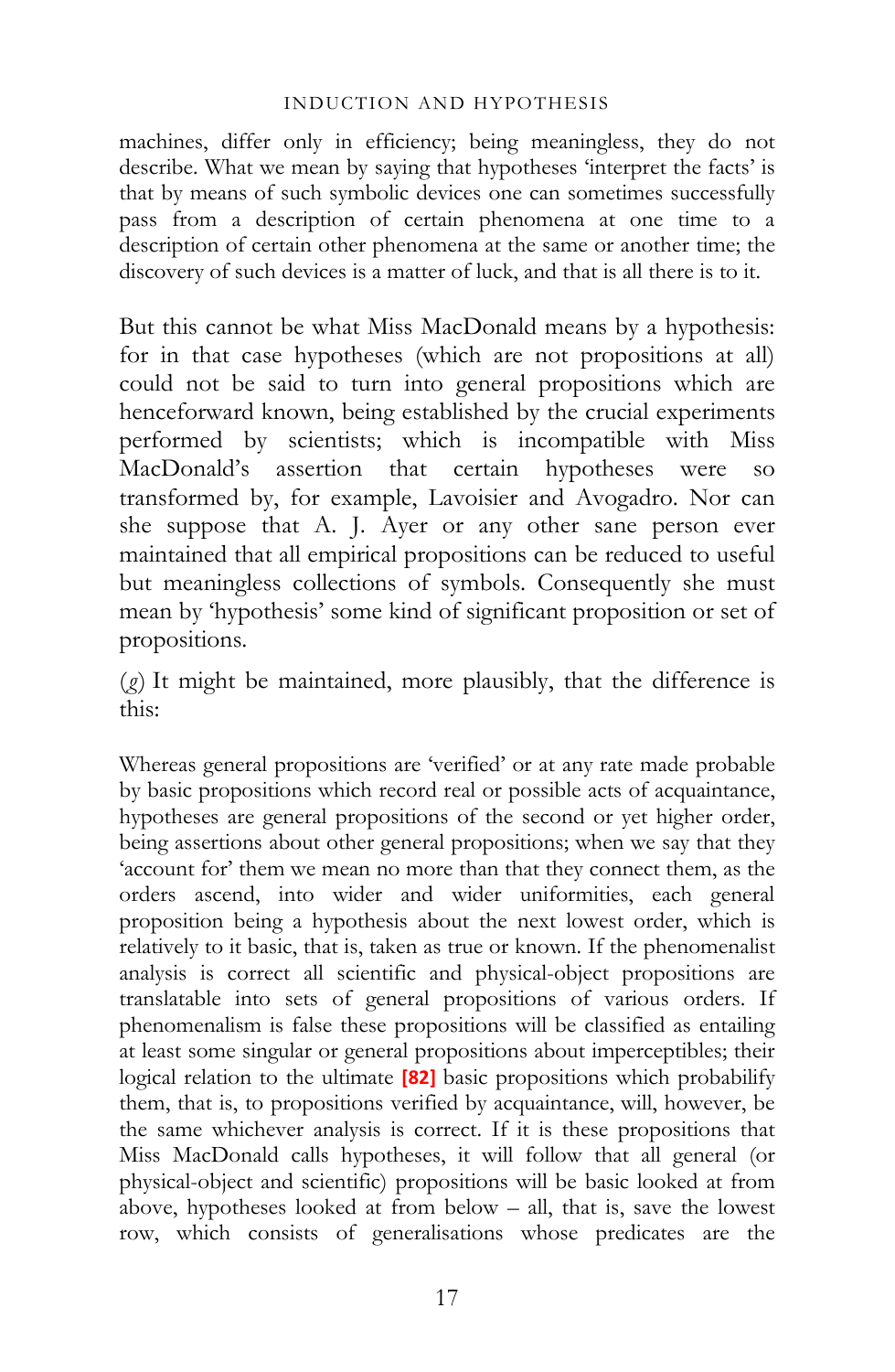#### INDUCTION AND HYPOTHESIS

absolutely specific characteristics with which we are acquainted; these, since they are themselves not 'about' any other general propositions, are to be called not hypotheses but general propositions simply; and confusion between the two [so it might be said] obscures the logical structure both of thought and of symbolism.

That some such distinction has been maintained by philosophers seems undeniable; but it cannot be the distinction which Miss MacDonald has in mind, for while not all, even of these general propositions, are in any sense known (many are doubted or believed to be false), it is equally true that many of the propositions belonging to the higher orders, whether or not they refer to imperceptibles, are in her sense of the word known. Once again we are confronted with the laws of Avogadro, Gay-Lussac and so on, this time as established hypotheses; for the fact that they are established does not affect their logical relations to other propositions, in virtue of which alone they were defined as hypotheses. Nor can it be that Ayer is guilty of this confusion either, for he uses 'hypothetical' as equivalent to 'corrigible', and 'corrigible' as equivalent to 'not known to be true'. Since Miss MacDonald's knowable propositions are also corrigible, they are still in Ayer's and perhaps ordinary usage unknowable; so that it appears that he simply uses 'hypothetical' where Miss MacDonald prefers 'general' or 'inductive', but that there is in any case no confusion, since the special sense of 'hypothetical', elucidated above, in which it means more widely general than the least general of propositions, is not employed by him; as is, indeed, natural enough, since the degree of generality does not affect the question with which he is concerned, namely the corrigibility of all empirical propo**[83]**sitions whatever. If all empirical propositions are, as he maintains, hypothetical or general, then in the usual sense of the verb 'to know' they are not known. Miss MacDonald does not deny his premisses: she only observes that in her sense of 'know' some general propositions are known; yet they are not those he calls hypotheses. What then does Miss MacDonald mean by 'hypothesis'?

I can think of only one other possible answer. It is possible that the only property in virtue of which Miss MacDonald's hypotheses are to be distinguished from general propositions is not logical at all, but consists in the inferior degree of conviction felt about their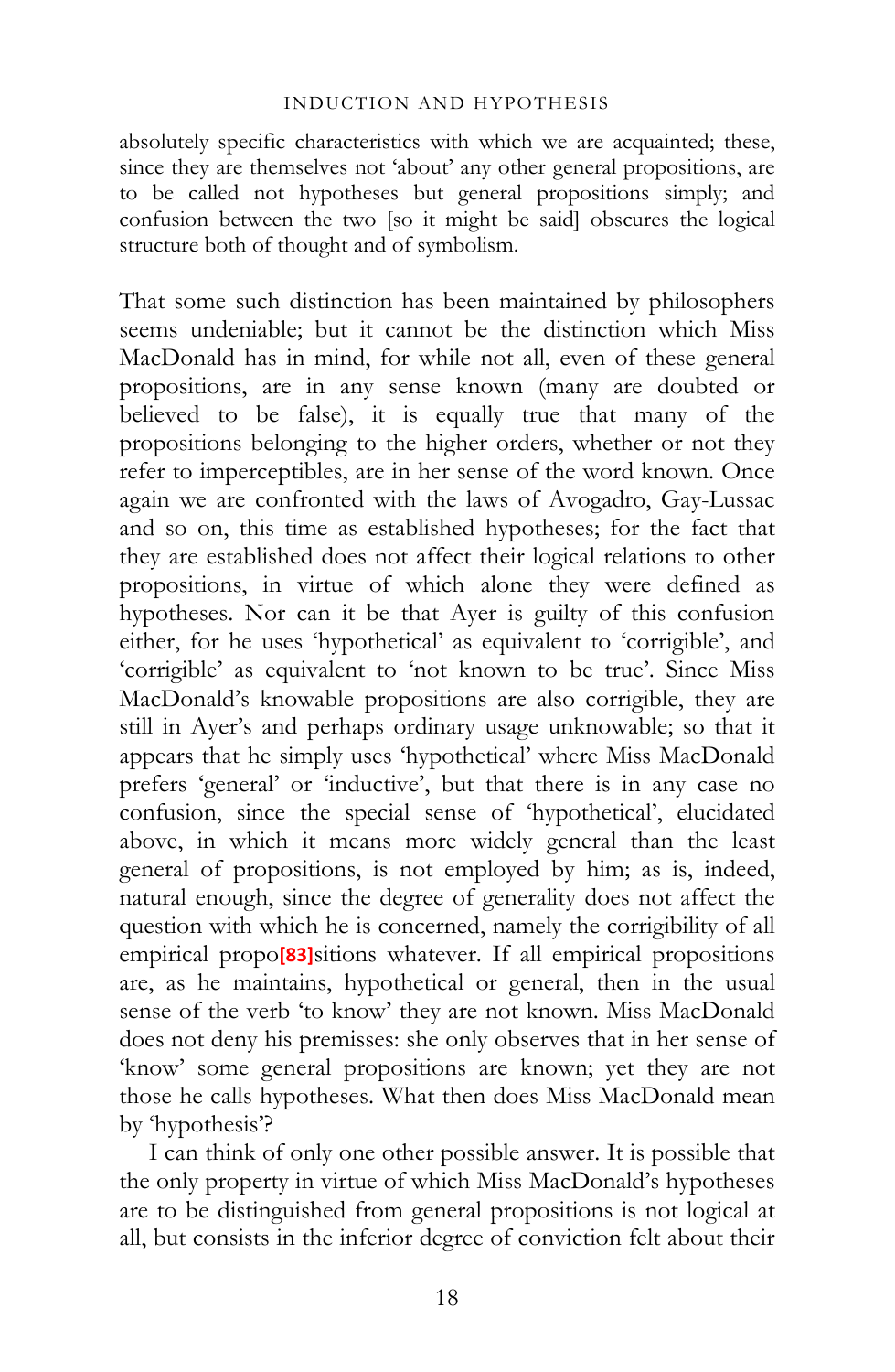truth. Like other general propositions, they are reducible to propositions about characteristics instantiated in ordinary experience; like them, too, they cannot be known in the same sense as singular basic propositions, reporting direct acts of acquaintance, the infallibility of which is presupposed, as I have argued above, by the possibility of any consistent linguistic system. The sole difference lies in the subjective attitude of those who hold them. A proposition which I, who take it completely for granted, am for that very reason said to know, is for you, who happen to be only half convinced of its truth, a hypothesis; and as your conviction gradually grows, it alters from the second to the first; its logical character and its relation to the relevant facts remain the same in both cases. As a purely psychological proposition no one can quarrel with this: certainly it is true that most men believe some propositions more strongly than others, and that the degree of their belief alters frequently and for many causes; and if this is all that Miss MacDonald wishes to say, I agree with her, but so far as I can see nothing relevant to the problem of induction follows from this – nothing, for example, which throws any light on what we mean by saying that, when a belief alters as a result of observation or experiment used as evidence in an inductive argument, the process is rational; whereas conclusions reached as a result of prejudice or superstition or guesswork are not. This is the question the answer to which is at any rate part of the analysis of what we mean by inductive inference. **[84]** But before it is dealt with one further point must be noted.

In the course of proving that all propositions reached by ordinary induction are in principle capable of being known, Miss MacDonald observes: 'In the commonest sense of "believe", to believe a proposition which you could never conceivably know to be true would be nonsensical.'[4](#page-19-0) If this means no more than that any expression to which the words 'I believe that' could be prefixed is such that it is never self-contradictory to prefix 'I know that' instead, then it is a proposition about what the term 'proposition' means, and is very likely true. But there is another sense of it, which alone seems relevant, and in which I therefore believe it to be used by Miss MacDonald, in which it seems to me quite plainly false. I can believe whatever is expressed by a

<span id="page-19-0"></span><sup>4</sup> op. cit. [\(35](#page-1-1) n), 26.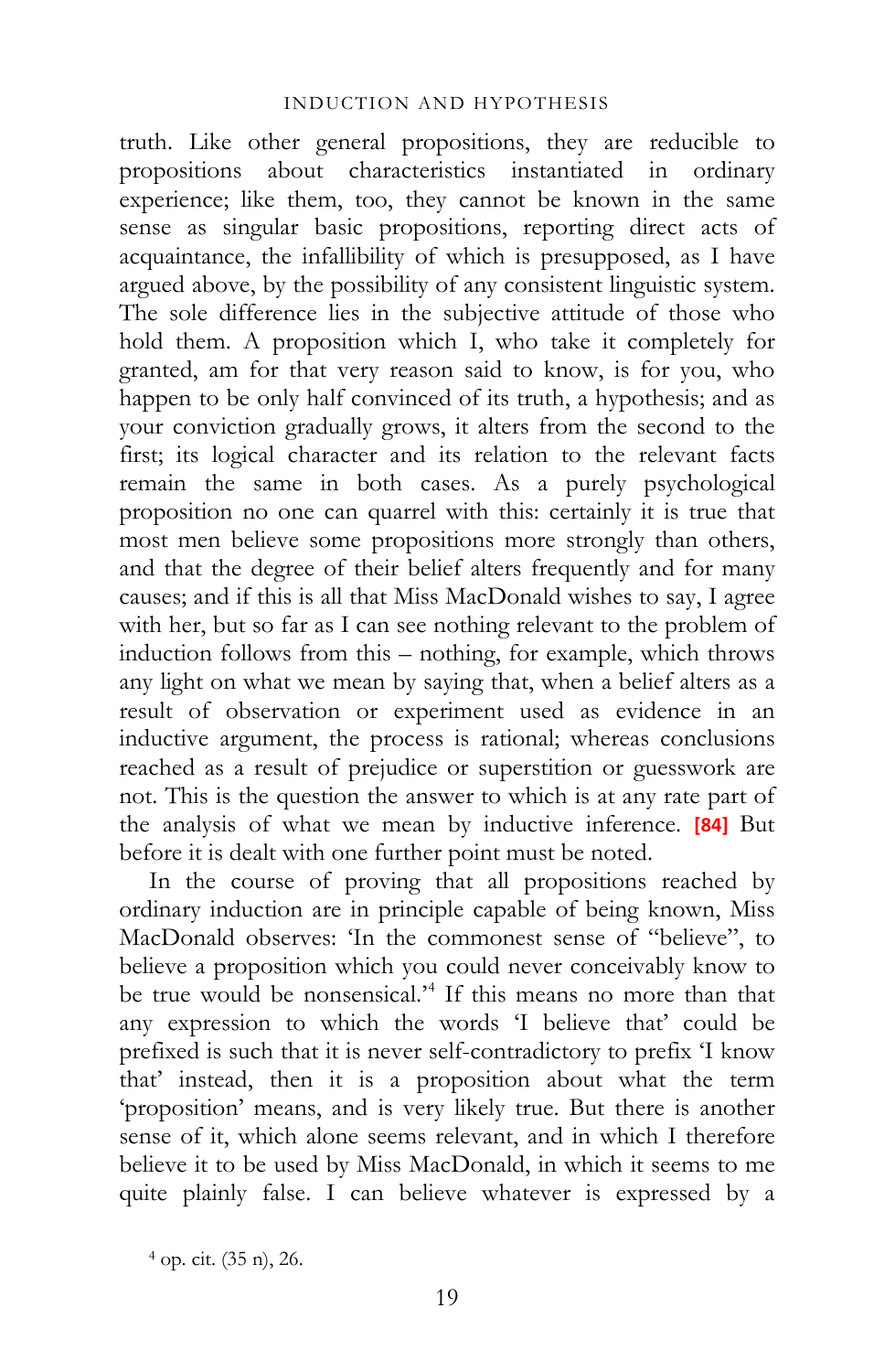propositional phrase, that is, whatever may be true or false: to say this is to utter an analytic proposition. But I cannot *know* whatever is so expressed; and this is no longer analytic in the same sense. I can, for instance, be acquainted with my headache and in that sense know that it exists; but your headache, a phenomenon of the same order as mine, verified, as mine is, by introspection, cannot be an object of my acquaintance. It is *not* self-contradictory to say 'I know that you have a [I am acquainted with your] headache', since if your headache is a historical event, I can believe that it is now occurring, and can, so far as logical or grammatical syntax is concerned, proceed to substitute 'know' for 'believe'; but it is certainly meaningless, because propositions of the type of which 'X has a headache' is an instance not only are not, but cannot be, known to be true by more than one observer: 'cannot' in the sense in which hypothetical propositions cannot be reduced to categorical ones, or pink be more like black than it is like vermilion. I can believe that a given patch in my sense field will presently turn from blue to purple; and I can then conclusively verify this and thus know, that is, be acquainted, with the fact. I can in a precisely similar sense believe that a given patch in your sense field will behave in this way; but it is meaningless to suggest that I verify this **[85]** by acquaintance with your experience: at best I have only sensible data of your behaviour, or telepathic experiences which I interpret as (that is, have inductive reasons for believing to be) evidence of the fact that you exist and are having the described experience. Both beliefs belong to the same logical type. The complete verifiability of the one, and the in principle incomplete verifiability of the other, make no difference to the fact that both are beliefs that certain acquaintance events will occur. These either do or do not occur: I can know precisely what situation, if it occurred, would completely verify the proposition believed (this is what is meant by knowing precisely what the sentence means, or understanding the proposition which it symbolises), and at the same time know (in the sense of 'know' in which we know general propositions reached by intuitive induction) that I cannot be acquainted with such a situation, that is, verify the proposition conclusively.

It may be objected that, even if I cannot, there is or there might be some observer at least who can in principle be acquainted with the situation symbolised by any genuine singular proposition; but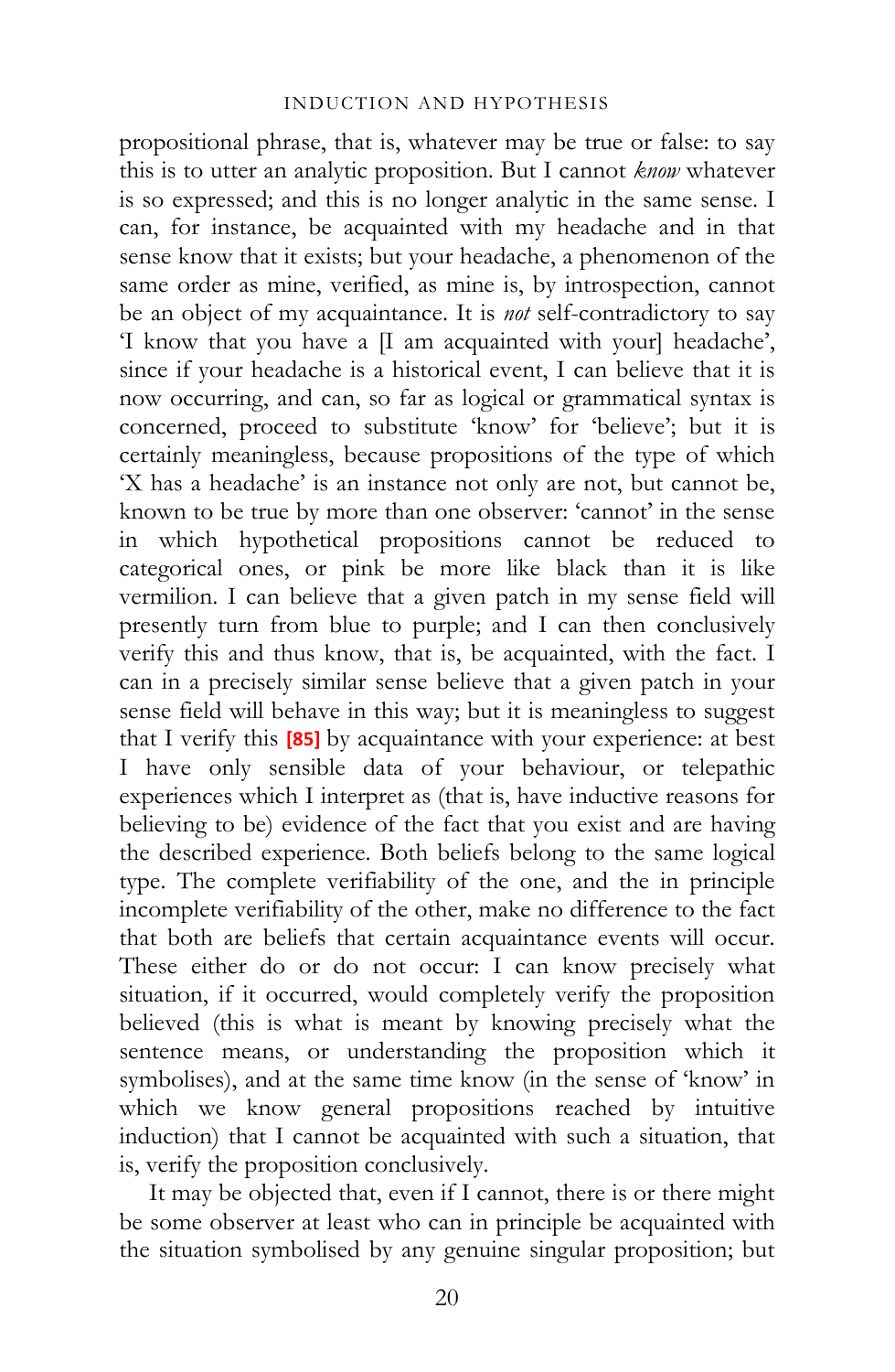even if this were a true statement, it would not be valid as an objection, since all that requires to be shown is that 'X believes *p*' does not entail 'X can in principle know *p*'; and this is seen to be so for any given X, even if 'X believes *p*' did entail 'There can be some Y such that Y can in principle know *p*.' But in fact even this modified version cannot survive, since 'X believes *p*' would be significant where, let us suppose,  $p$  describes a hypothetical situation: 'I believe that the red patch extended before me now would have looked bigger (that is, that there would in my sense field have been occurring a bigger patch) if I had moved forward.' I cannot verify this conclusively because I am in fact standing where I am and not in the required place. The fact that I may have been there before, and that I can move there now, may indeed provide inductive *evidence* for the proposition about what would have been occurring now, but is not even part of its *meaning*. Nor must the occurrence of the symbol 'if' lead anyone to suppose that we are dealing directly with **[86]** a general proposition. The hypothetical case is indeed an instance (although only a possible one) of a general proposition which the evidence is intended to support. It is entailed by it but, so far from being equivalent to it, does not even entail it: it cannot be false and the general proposition true; but it may be true and the general proposition false, and it is not itself general but singular. It is hypothetical and therefore not deictic; it entails that there is some deictic proposition of the same logical type as itself (that is, one entailed by the same general proposition) which is true, that is, states what is the actual case; but while it is not itself general, it is liable to be thought so because, if it is unfulfilled, it shares with the general proposition by which it is entailed the property of not being conclusively verifiable by anyone, that is, is in principle unknowable.

The mistake of supposing it to be general may also be due to our tendency to analyse all propositions beginning with 'if' intentionally, whereas in fact we frequently use them extensionally: phenomenalists, for example, attach so much weight to propositions of the type 'If you look up you will see a red patch' as involved in the analysis of propositions concerning physical objects precisely because, being taken in extension, they are held to be directly and conclusively verifiable, at any rate in principle, in which case they certainly cannot be general, and yet are as certainly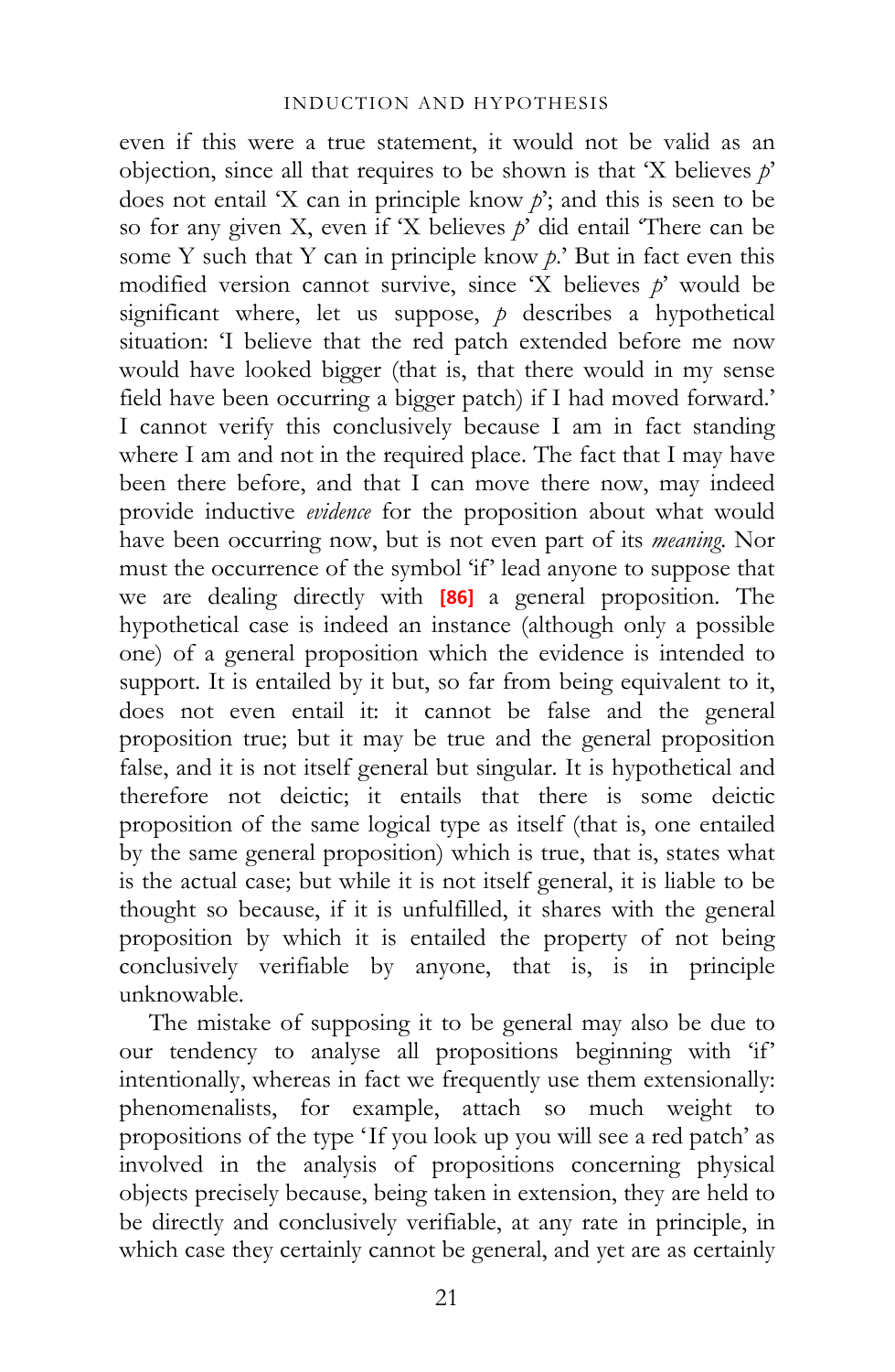hypothetical. But because only singular propositions are conclusively verifiable it does not follow that the converse is true, that is, that all singular propositions are conclusively verifiable, even in principle, or that singular propositions cannot be hypothetical: all categorical, and some hypothetical, singular propositions can plainly be conclusively verified; others, for example the unfulfilled, cannot. But they do not for that reason cease to be singular.

As a last example (in case singular hypotheticals are still regarded as dubious instances of empirical propositions), let us take the categorical proposition 'My headache is at this moment more violent than yours.' I am acquainted with my sensation and you with yours; I can form a rational belief, on the general inductive evidence provided by your appearance, statements **[87]** and so on, plus the laws of physiology, as to the kind of sensation which you are experiencing; and I can conceive of what I should be experiencing if I were having a headache absolutely similar to (qualitatively identical with) yours. If this last seems to me less violent than the one I am in fact enduring, I make the above statement. You, by a similar process, can reach a conclusion which may or may not agree, that is, be compatible, with mine. We are uttering singular judgements which are true or false about an actual state of affairs occurring at a given date, and not merely comparing our verbal usage with regard to such words as 'violent' or 'headache'. Indeed, the proposition that the same sentences indicate more or less similar states of affairs in our respective experiences must itself be taken for granted to make it plausible to say that we understand each other. But although the above proposition is singular and empirical, and refers to an actual situation at a given date, it is in principle unverifiable: two occurrences are known by acquaintance, but the actual relation between the two groups of experienced characteristics (the intensities of the headaches) cannot in principle be known. Yet it is as much an element in the total state of affairs at that moment as the appearances of our heads and of the expressions on our faces, or the introspective data whose existence they suggest to each of us as we speculate on the physical or mental state of each other.

At this point some positivist philosopher might assert that since 'I cannot know whether your headache is more violent than mine' is entailed by 'I can be acquainted only with my own headache', it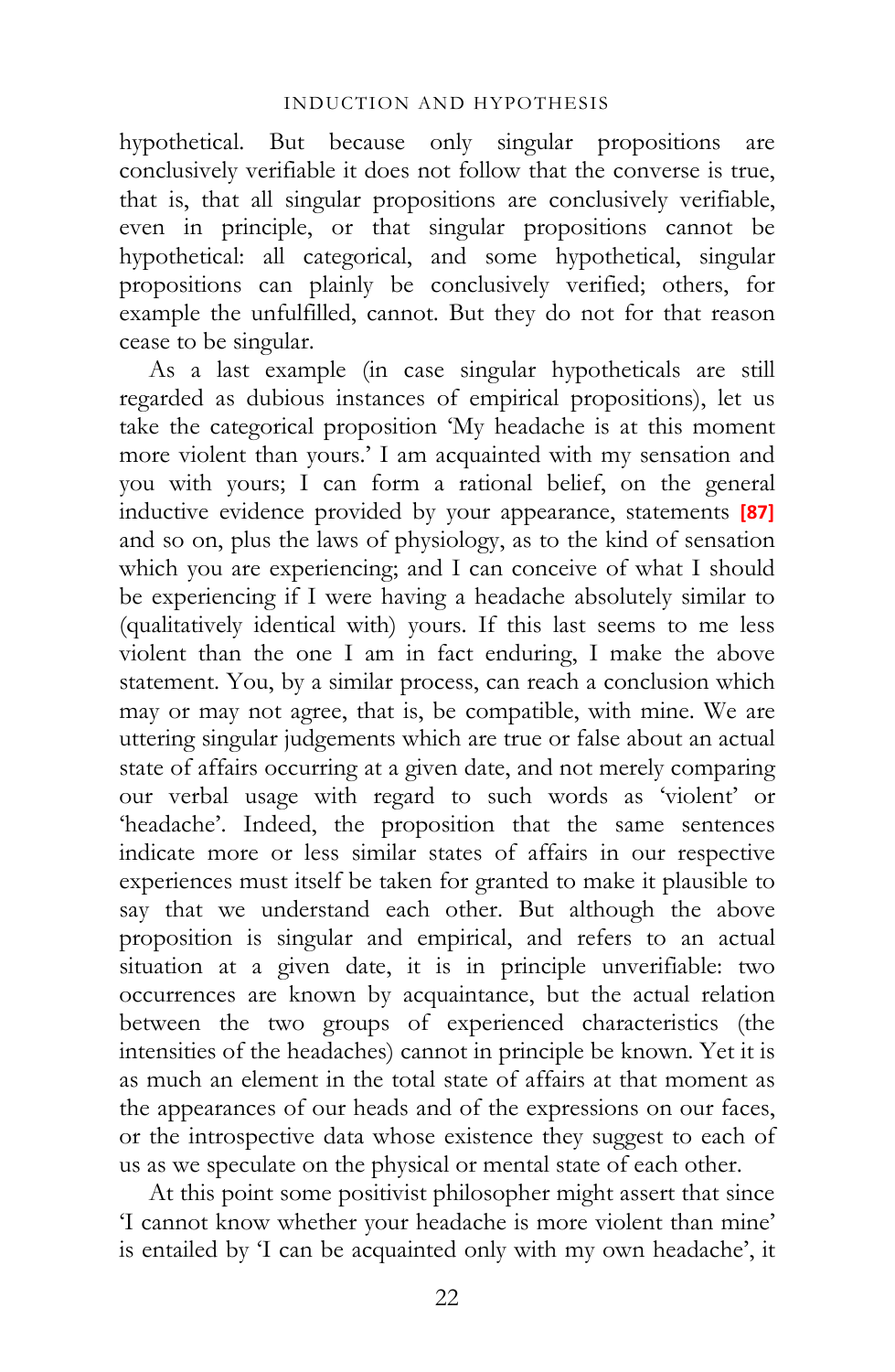is a tautology, for the second proposition is analytic, and defines 'I' and 'my own' in terms of 'acquainted with', and vice versa, so that to say 'I am acquainted with your headache' is a self-contradictory. But from this would follow the absurd conclusion that 'You are acquainted with your headache (but not with mine)' is equally selfcontradictory since, by the above rule, for the word 'acquaintance', wherever it occurs, we are allowed to substitute only such words and expressions as 'I', 'me', 'in my experience', which formally contra**[88]**dict 'you' and 'yours'; and this is plainly absurd. The proposition that I am acquainted only with a certain class of experiences (defined as mine, provided 'I' is left undefined), which are not objects of your acquaintance, whereas what I believe may well, in an obvious sense, be identical with what you believe, is not, save indirectly, a syntactical statement about words, although it is certainly a priori and cannot be significantly denied. For no one can in fact believe that it makes sense to say that all that is asserted is that there happens to be a rule of the English language which says 'Don't ever use such words as "I am acquainted with" before such words as "your headache"', in the same sense as there is a rule 'Begin new sentences with capital letters' or 'Don't use singular nouns with plural verbs' or even 'Don't substitute  $x + y$ for  $x - y$ , simply.' Indeed, the attempt to reduce it to an analytic proposition is precisely what leads to the absurdities of metaphysical solipsism, and arises from the suppressed and untenable proposition that 'verification' is equivalent to 'verification by me', where 'I' and 'you' as ordinarily used are both logical constructions out of 'my experience'; with the result that 'my', being left unanalysed, and being no longer significantly contrastable with 'yours', becomes a symbol for something transcendental, timeless, unverifiable and, since its presence or absence in propositions makes no difference to their meaning, non-significant. Since, therefore, 'X believes *p*' is seen to entail neither 'X can know *p*' nor 'There may be a Y such that Y can know *p*', I can see no objection drawn from either logic or common usage to the statement, impugned by Miss MacDonald, 'Some types of singular, and no general, empirical proposition can in principle be known', a proposition which seems to be at once clear, true and commonly accepted.

But if empirical generalisations cannot be known, what grounds have we for believing them? Or is this too a pseudo-problem?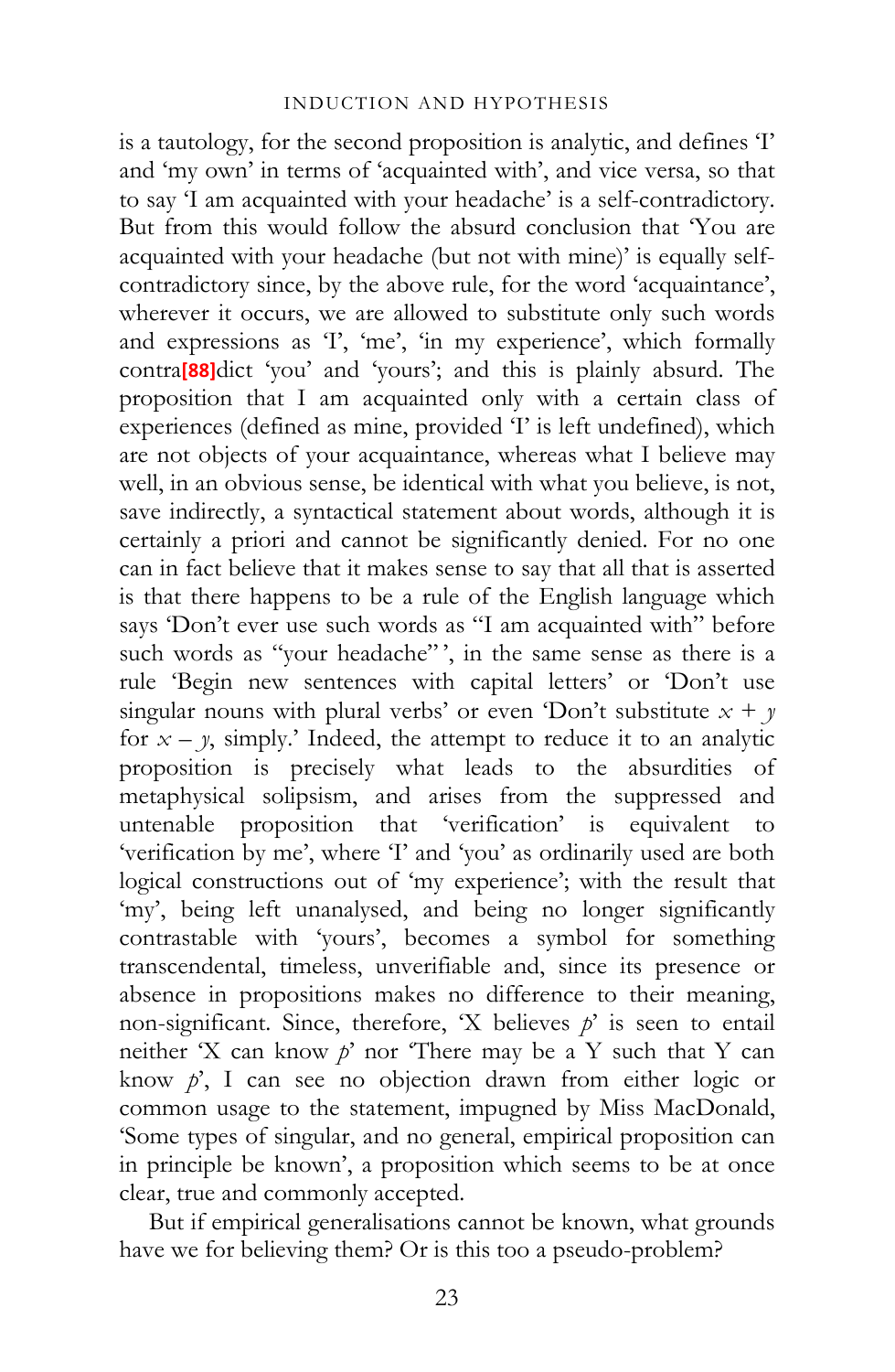#### INDUCTION AND HYPOTHESIS

#### **[89]** II

If inductive generalisations can be asserted and therefore believed, what do we mean when we call some beliefs rational, others irrational? When we recommend beliefs which we assert to be supported by adequate evidence as against those which are said to be entertained on inadequate evidence, or none at all? What is meant by 'evidence' and by 'adequate'? It is truer to say of this, rather than of Mill's far easier question, that 'Whoever can answer this question […] has solved the great problem of induction.'[5](#page-24-0) I do not pretend to be able to offer a solution of it, if only because it depends in the first place on the proper analysis of the meaning of general propositions, which, so far as I know, no one has yet given, and in the second place on what we take to be the meaning and logical character of the expression 'Nature is uniform.' It is with the examination of the second question that I intend to conclude this paper.

In a celebrated passage Hume declared that 'There can be no *demonstrative* arguments to prove, *that those instances, of which we have had no experience, resemble those, of which we have had experience*.'[6](#page-24-1) We can now amplify this and add that they cannot be intuitive either, nor in fact a priori at all; for, as we have seen, the proposition to be examined is neither analytic nor reached by intuitive induction, nor, being general, known by sensible acquaintance or memory; nor does it follow analytically from any propositions so obtained. But if it is not a priori, is it empirical, and if so, what verifies it? Is it, as is sometimes asserted, 'presupposed' by inductive inference, and what does this mean?

We may begin by asking what the principle states; to which it might be said that those who affirm it intend to say that every event is an instance of some uniformity, or that everything that occurs is an instance of the operation of a law, or, if precision be

<span id="page-24-0"></span><sup>5</sup> J. S. Mill, *A System of Logic, Ratiocinative and Inductive, Being a Connected View of the Principles of Evidence, and the Methods of Scientific Investigation* (London, 1843), book 3, chapter 3, section 3, 380. [Mill's question is: 'Why is a single instance, in some cases, sufficient for a complete induction, while in others, myriads of concurring instances, without a single exception known or presumed, go such a very little way towards establishing a universal proposition?']

<span id="page-24-1"></span><sup>6</sup> David Hume, *A Treatise of Human Nature*, ed. L. A. Selby-Bigge (Oxford, 1888), book 1, part 3, section 6, 089.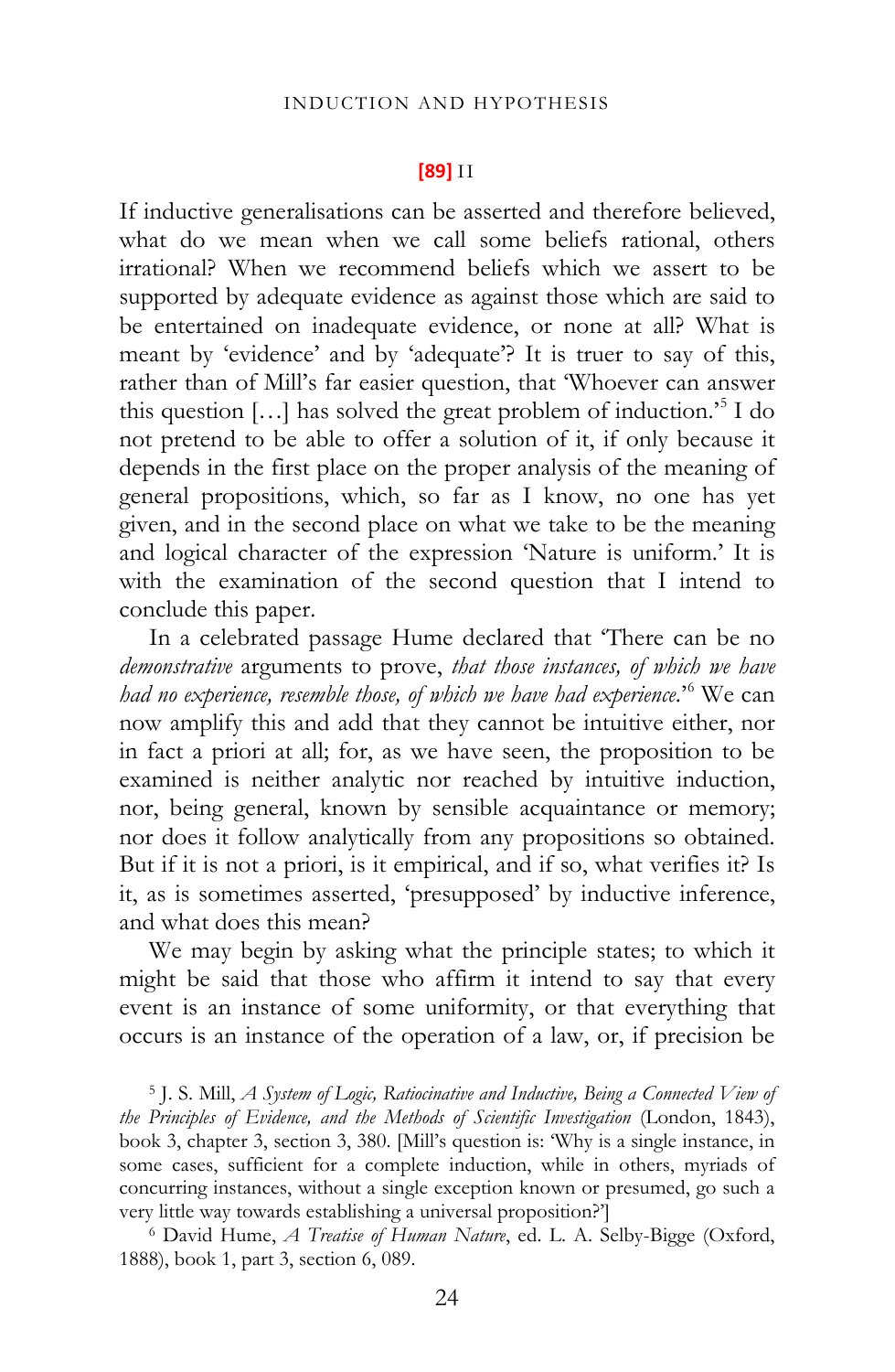preferred to clarity, that every occurrence of a characteristic of a continuant (or, as some **[90]** would say, substance) is so connected with every other occurrence of every characteristic of the same and of all other continuants (or substances) that it may be denoted by a value of a variable, where each variable denotes a characteristic; each variable is then itself a function of one or more variables whose values thus vary concomitantly with the values of the first.

It must be noted that what are called causal propositions, which assert such uniformities, do not exclude the possibility of their discontinuance if they come into conflict with other uniformities, the result of whose collision can in principle be calculated and asserted as a new uniformity. Consequently no general causal proposition can be conclusively verified or even conclusively falsified: it cannot be conclusively verified because it is general, and no finite number of observation propositions entail the truth of any general proposition; and it cannot be conclusively falsified,<sup>[7](#page-25-0)</sup> for while it is true that single negative instances conclusively refute general propositions, it differs from other general propositions in asserting not that there is a correlation between two characteristics unconditionally, under all circumstances whatever, but hypothetically, only in the event of there being no counteracting causes. It asserts that  $\varphi$  varies as  $\psi$ , but even if  $\varphi$  occurs without  $\psi$ this may be due to the presence of *ω* when some other uniformity (when *ω* and *φ* and no counteracting causes occur, then no *ψ* occurs) is operative. Only if *φ* and *ψ* were completely isolable, for example in a universe characterised by a finite number of characteristics all of which were known, and such that at least one case of every possible combination of each of them, and of each possible group of them, with *φ* had been observed, could it be truly asserted that a case of *φ* without *ψ* refutes '*φ* varies as *ψ.*' Since, in the unlikely event of anyone's wishing to assert that he had obtained the required information, the truth of this proposition would entail the truth of at least one general proposition, namely that the list of the characteristics with which he was acquainted was **[91]** exhaustive, that there were and would be no others, it would entail a proposition which, being general, cannot itself be conclusively verified. If not-*p* entails *q*, and *q* is in

<span id="page-25-0"></span><sup>7</sup> For a divergent view see Karl Popper, *Logik der Forschung* (Vienna, [1934]) [now translated as *The Logic of Scientific Discovery* (London, 1959)].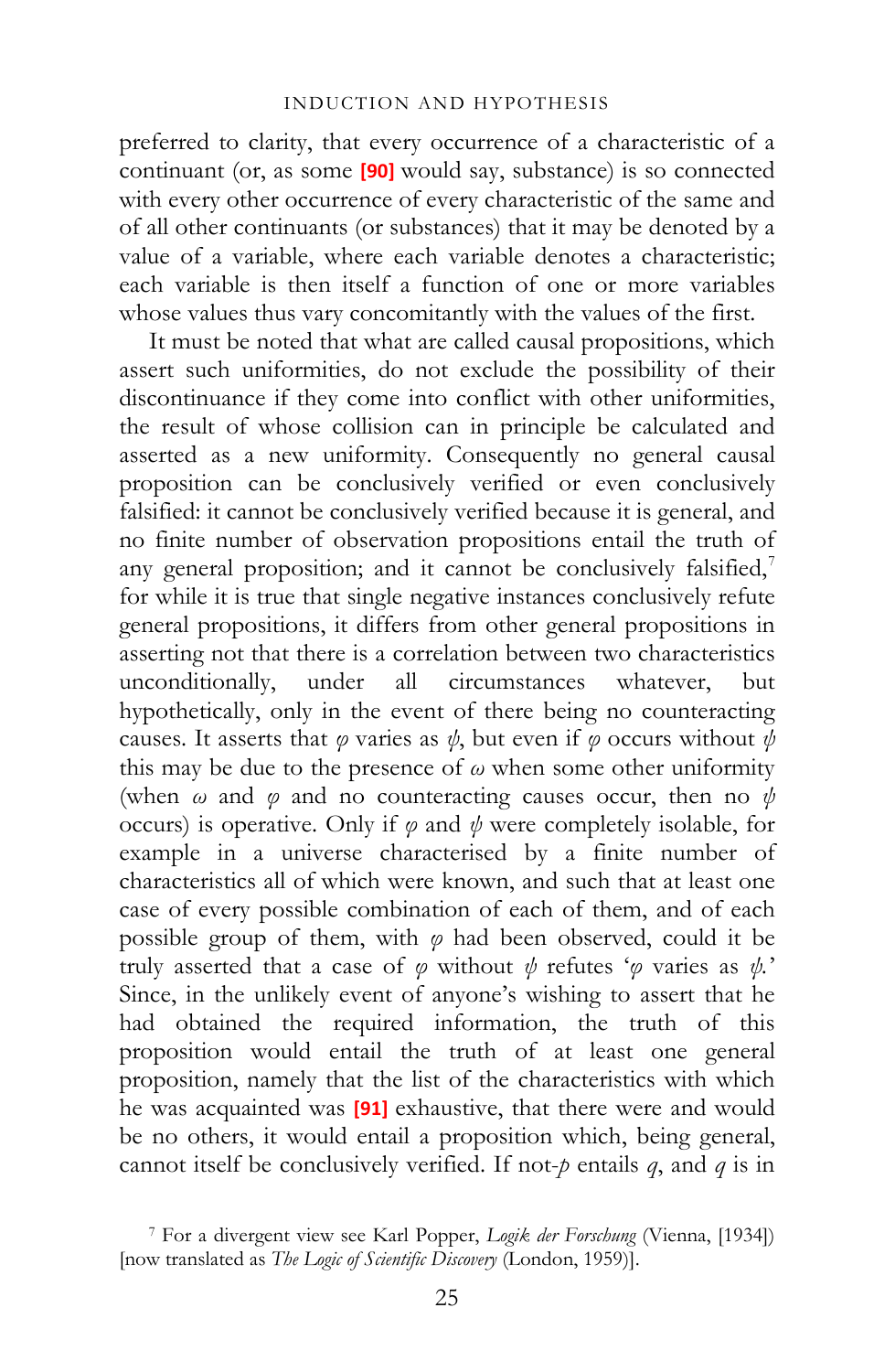principle not conclusively verifiable, it follows that *p* is not conclusively falsifiable. Consequently the conclusive falsification of the causal proposition ' $\varphi$  varies as  $\psi$ ' cannot in principle take place.

The proposition that nature is uniform thus entails that all events instantiate characteristics each of which varies concomitantly with at least one other similarly instantiated characteristic. It does not entail that any particular causal proposition affirming such a correlation between any one set of characteristics can be either verified or falsified conclusively. Indeed, to say that it is possible to do so by empirical means is, if the above argument holds, demonstrably false. So much for the relevance of the proposition to scientific method; its logical character must next be considered.

When the characteristics in question  $(\varphi, \psi, \omega)$  and so on) are the simple, not further analysable, absolutely specific qualities and relations, sometimes called qualia,<sup>8</sup> which characterise ordinary experience, the fundamental relation between them is transitive and asymmetrical; they are members of discrete or continuous series and perceived as such; any proposition which asserts a correlation between the occurrence of constituents of two or more such series may be said to affirm the simplest type of particular causal uniformity. The great majority of words and expressions in ordinary language, referring as they do to physical objects or mental states and their modes of behaviour, are compendious ways of referring to actual and possible conjunctions of instances of such characteristics, whose uniform concomitance and covariation is taken for granted. Propositions which, like those of ordinary speech, refer to uniformities between such complexes correlate accepted **[92]** correlations: this upward process towards greater and greater compendiousness under fewer and fewer heads is the aim of every science; but every such higher-order uniformity proposition is in principle reducible to its constituent uniformity propositions, and these into their ultimate logical constituents, where the variables stand for uniformities between the instances of the absolutely specific characteristics which compose the world. The proposition 'Nature is uniform', which could equally well be

<span id="page-26-0"></span><sup>8</sup> Notably by C. I. Lewis in *Mind and the World-Order: Outline of a Theory of Knowledge* (New York, 1929); the discussion of the relation of observation propositions to those concerning physical objects is exceptionally illuminating.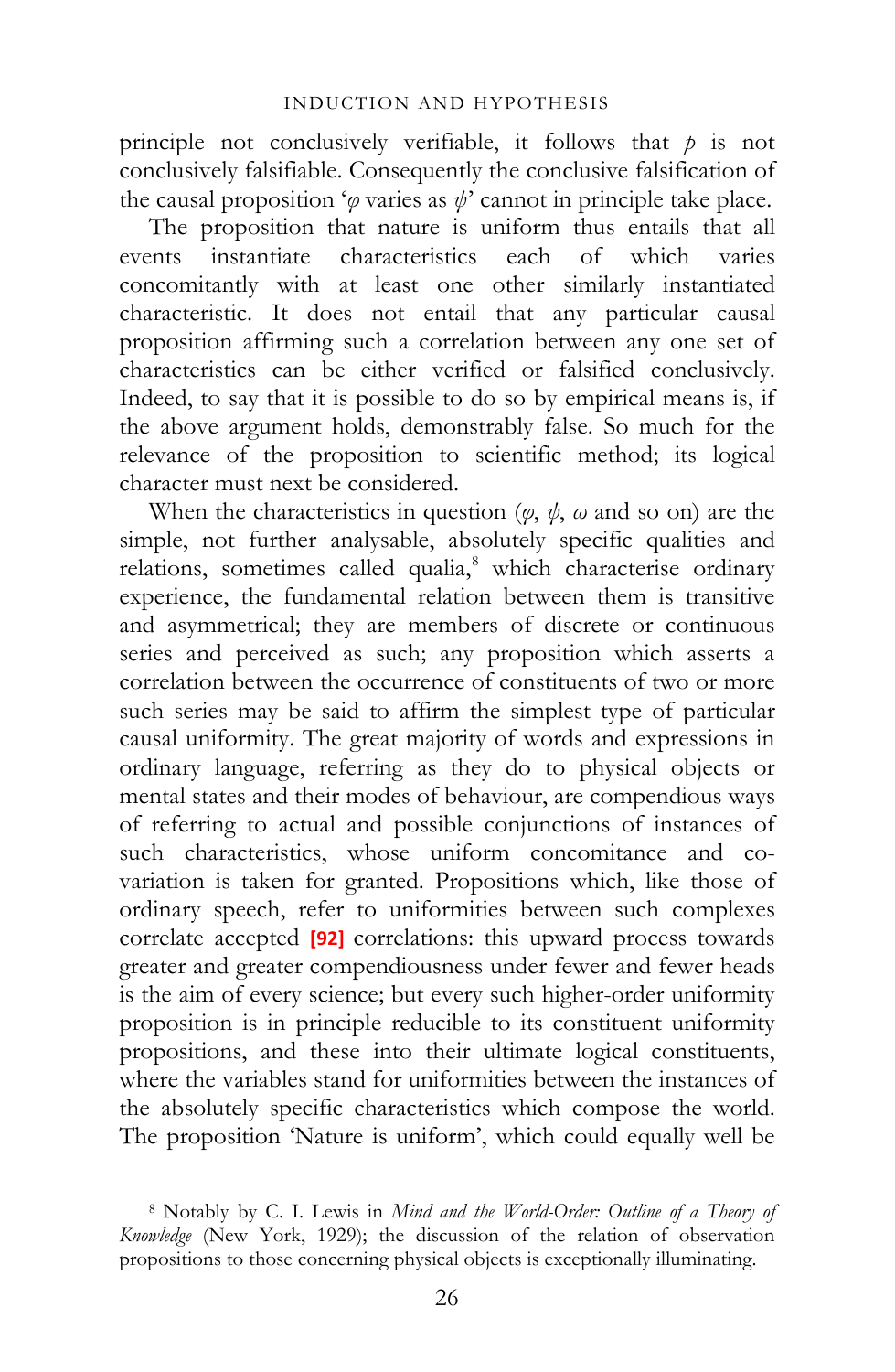stated by sentences like 'All events are governed by natural laws' or 'Nothing happens without a cause', is itself a general proposition, the generalisation which correlates all other empirical generalisations, but is in kind not different from them; and it is empirical inasmuch as it asserts that if anything is a characteristic it is in point of fact (not by definition) a member of a series all of whose members, actual and possible, are connected by a relation of concomitance (such that some, at least, of its instances are in principle discoverable) with the members of at least one other series.

The fact that it is tautological to say that anything of which something can be intelligibly asserted is an instance of some characteristic, plus the fact that some characteristics are logically interrelated, may make the principle of uniformity itself seem tautological or at any rate a priori. This is not the case, however, as may be seen from the fact that its contradictory is neither selfcontradictory nor meaningless: it is logically possible that a characteristic may belong to a series (or be a determinate of a determinable) which is not itself correlatable with any other series; not because we are too stupid or ill equipped to discover the connection, but because there is none in fact. If this were so, the principle of uniformity, while remaining significant and for practical purposes indispensable, would in fact be false, although this could not be demonstrated. Hence it is neither analytic, nor reached by intuitive induction, but is the widest possible empirical generalisation, concerned not with the future merely (as both Hume and Miss MacDonald appear to suggest), but equally with the past and the present, the actual and the empirically possible.

**[93]** If the proposition in question is empirical, in what sense can it be said to be 'presupposed' by inductive inference, and, further, what is meant by calling beliefs founded on such processes rational? These two questions are in reality one, and the answer to either is the answer to both. A view widely held among the followers of Ramsey is that, since Hume has conclusively demonstrated that the validity of the methods actually used by scientists or ordinary men cannot be demonstrated from premisses known to be true a priori, they cannot be justified at all, but that on the contrary what we mean by 'justify' or 'show to be rational' is itself defined in terms of these methods, whatever they may happen to be during any period. Thus 'rational method', according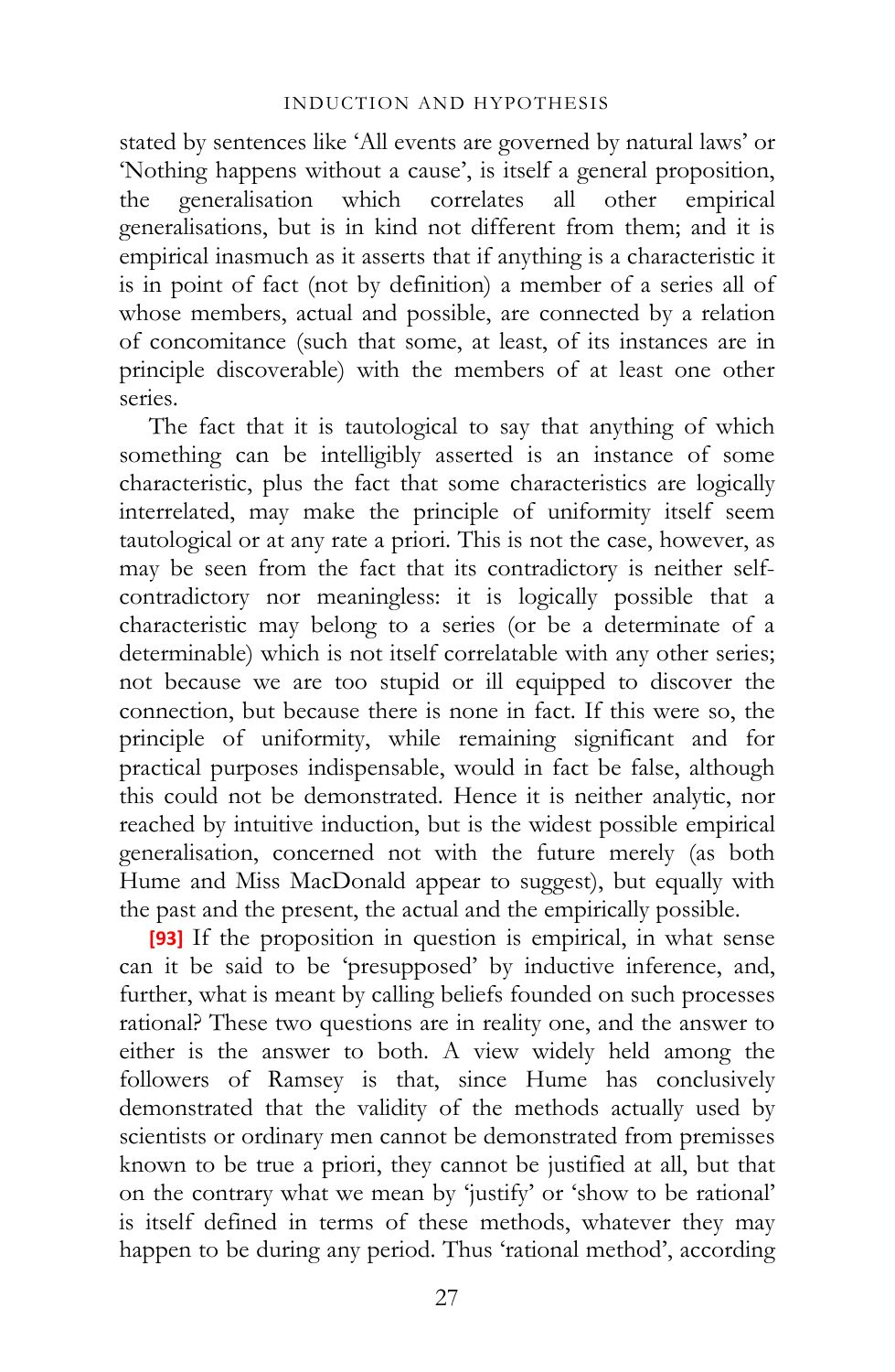to these philosophers, means 'the method or methods practised by the accredited scientists of the day', 'accredited' being defined as equivalent to 'widely trusted' or the like; such trust being in its turn defined as the kind of attitude commonly adopted towards the utterances of persons known or believed to be more successful in their predictions than those who do not use their methods, such as clairvoyants, fortune-tellers, or those who rely on personal intuitions in preference to certain methods of collecting and treating statistical evidence. Rational belief being thus defined as belief obtained by methods used by accredited, that is successful, practitioners, is it possible to describe the belief that methods used by the experts on whom we rely will be successful as itself rational?

It seems possible to reply that if a pragmatist analysis of this kind is correct, the above proposition could be translated into 'My belief that the method used by X, Y, Z will similarly be successful if used by me will itself prove successful.' I can ask the same question again, of course, and again obtain the same reply: wherever 'rational' is used, 'obtained by a method known or believed to have been successful' may be substituted. This analysis may not be plausible, but since it is offered as a definition not of truth but of rationality, it is neither self-contradictory nor meaningless.

A more serious objection is that successful prediction is not normally regarded as sufficient to prove **[94]** a claim to rationality, and a fortiori as not identical with it. A successful gambler is not commonly described as a capable scientist: one's surprise at his sudden failure is far smaller than one's surprise at the failure of a prophecy made by a respected astronomer; indeed, whereas surprise at the latter could be described as rational, there is some sense in which any degree of surprise at the roulette player's failure can correctly be said to be irrational, however many instances one possesses of his past successes under many kinds of different conditions. Conversely, it is not true that to say of a scientist that he consistently fails in his predictions is, in ordinary usage, precisely equivalent to saying that he is not a scientist at all. It seems far more plausible to maintain that rational belief is belief reached in a certain precisely definable manner; which one could put by saying that the process of 'social accrediting' is governed, at any rate ideally, by the supposed faithfulness of persons thus accredited to certain methods, which in their turn are 'justified' not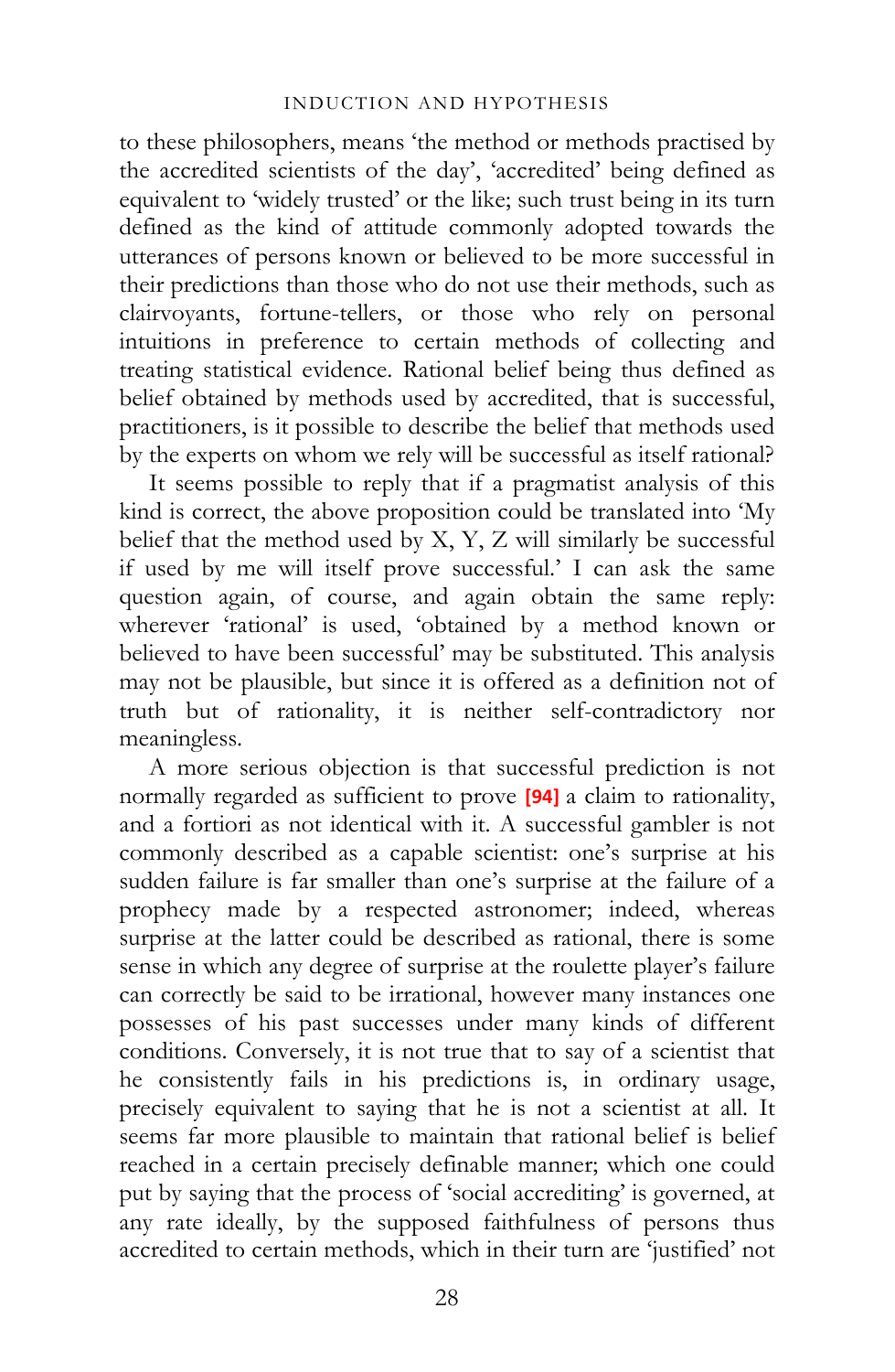by their success in the past but by the fact that they are what they are, that is, are themselves relied upon because they are founded upon, are cases of behaviour motivated by, the belief that (or behaviour as if ) certain empirical but indemonstrable propositions about the world are true; with this further rider attached, that if these propositions do not correctly describe the past or present, or, because of catastrophic change in the world, one day cease to be true, no alternative method can in principle be devised; that in relying on methods at all we behave because, or as if we believed that, there is a certain kind of order in the world. Only in this special sense is it possible to say that such reliance 'presupposes' belief in these propositions, and that by speaking of the rationality of a belief we mean that it does so presuppose them. If this is correct, a given belief can be called rational if, and only if, the proposition believed is thought to be a case of the wider proposition, fundamental to induction, that when two characteristics have been observed to occur in a certain order under certain specifiable conditions in the past, and have never been observed to occur in any other order under **[95]** similar conditions, then it is the case that any instance of either bears the original relation to the instance of the other, whenever it might occur under such conditions.[9](#page-29-0) This is what the word 'rational',

<span id="page-29-0"></span><sup>&</sup>lt;sup>9</sup> A possible way of describing the situation is this: Three propositions are involved, all empirical: (i) the proposition that if anything is an event it is an instance of a regular concomitance: this is equivalent to the proposition 'Nature is uniform' – let us call it  $p$ ; (ii) the proposition that all events characterised by some specific characteristic F are instances of a concomitance of this kind – let us call it  $q$ ; (iii) the specific causal proposition that all instances of  $\varphi$  are instances of a particular concomitance 'φ varies as ψ', that is, will, in the absence of certain unfavourable conditions, be followed by instances of  $\psi$  – let us call this *r*. Then it will follow from the above (*a*) that *q* is entailed by *p* but does not entail *p*; thus if *q* could independently be shown to be false this would falsify *p*; while if it could be shown to be true or probable, this would probabilify  $p$ ; (*b*) that *q* is entailed by *r* but does not entail *r*; and therefore, if *q* is false, *r* is false, while if *q* is true or probable, this probabilifies *r*. From this it follows (*c*) that *p* neither entails nor is entailed by  $r$ ; but  $p$  and  $r$  reciprocally probabilify each other, by entailing *q*, which probabilifies both: '*r* probabilifies  $p' \equiv 'r$  is evidence for  $p' \equiv$ It is rational to believe  $p$  when  $r'$ , where 'rational' is defined as above, in terms of belief in the proposition referred to above as fundamental to induction. The proposition that nature is uniform is thus in at least one sense a proposition whose probability is established by the same methods as the probability of any other empirical proposition; and in the sense in which it is a statement about the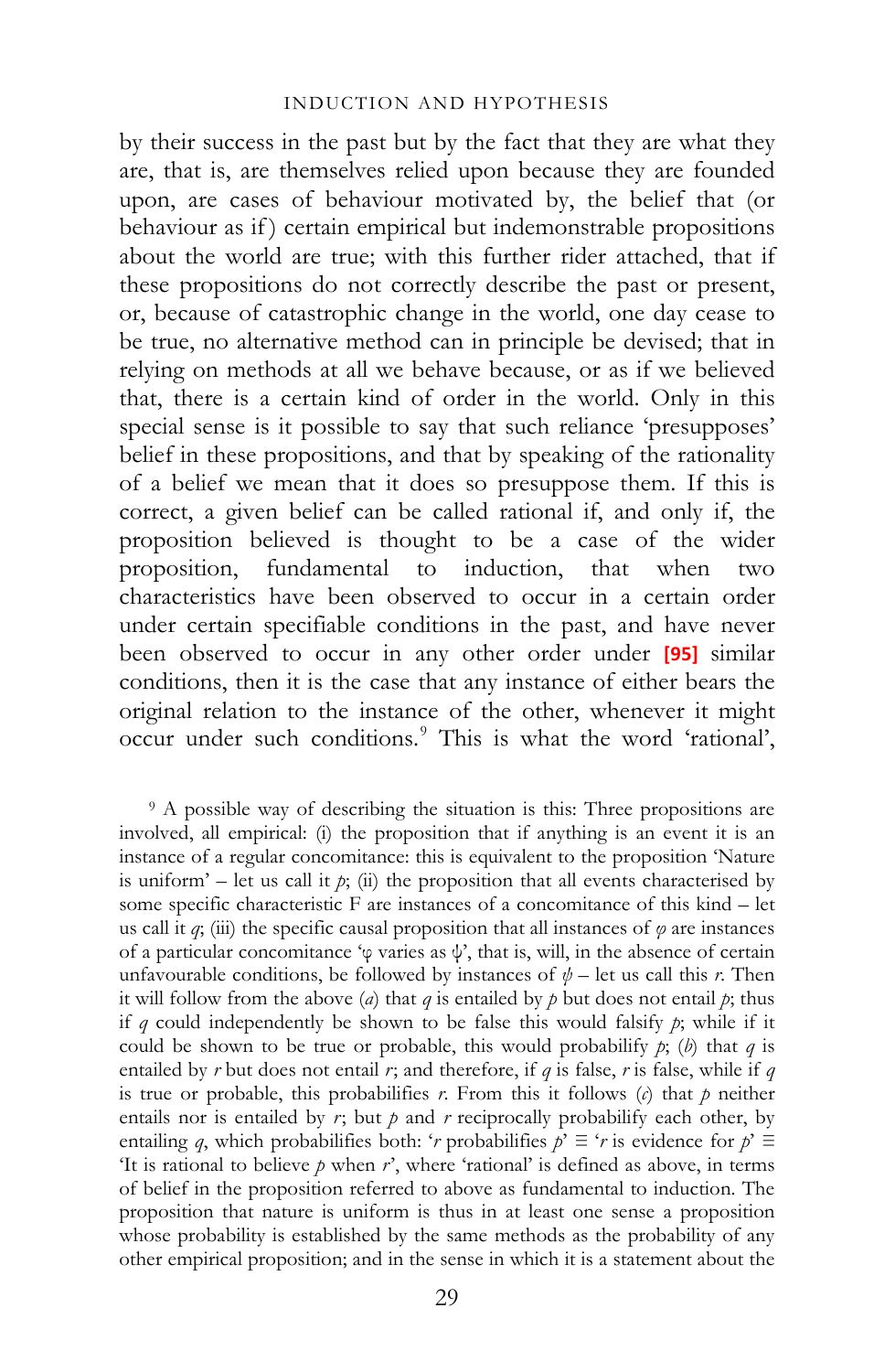when applied to empirical beliefs about the world, means. It follows that we cannot significantly ask whether it is *rational* to believe that such repetitive patterns, that is, uniformities, ever occur or will continue to occur; for what could be the meaning of such a question? What kind of answer does it expect and how would its truth be tested? What would be the evidence of its being either rational or irrational? Any answer to this question would necessarily itself include the concept of rationality, and therefore be circular: which amounts to no more than saying that the question cannot properly be asked.

The above statement of what is in substance Mill's first method serves to indicate the kind of meaning which such words as 'evidence', 'method', 'rational' have. For if the characteristics of past and present events are not relevant to the determination of future events, nothing is, for there is nothing else **[96]** open to our inspection; and since the only relation which all events necessarily possess to one another is that of resemblance (which includes spatiotemporal relations), in virtue of which alone they are classifiable under universals, and since those in their turn form series between which systematic correlations can be believed to exist, we are bound to say that the only kind of universe in which the future is in principle predictable is one in which uniformities can be discovered, because in it alone the future resembles the past. Only in such a world can uniformities be usefully symbolised by mathematical formulae, or geometrical and mechanical models, which compendiously represent permanent types of recurrent orders, possibly idealising the relatively imprecise reports based on sense experience, but such that, with a certain margin of error, this or that type of order has been recorded once for all. This can now itself be treated as a datum and correlated with other such records into a wider functional formula. Thus to assert that the proposition 'Belief that *p* is true is rational' presupposes 'Nature is uniform' is equivalent to saying that the word 'rationality' is in this context *defined* in terms of uniformity, 'presupposes' it in this sense, and in this sense only, while the *definiens* is a descriptive phrase which, when it is asserted to have application, states a proposition which, for all its generality, is empirical; it owes its uniqueness to the fact

world it is nonsensical to say to say that it is 'presupposed' by induction or anything else.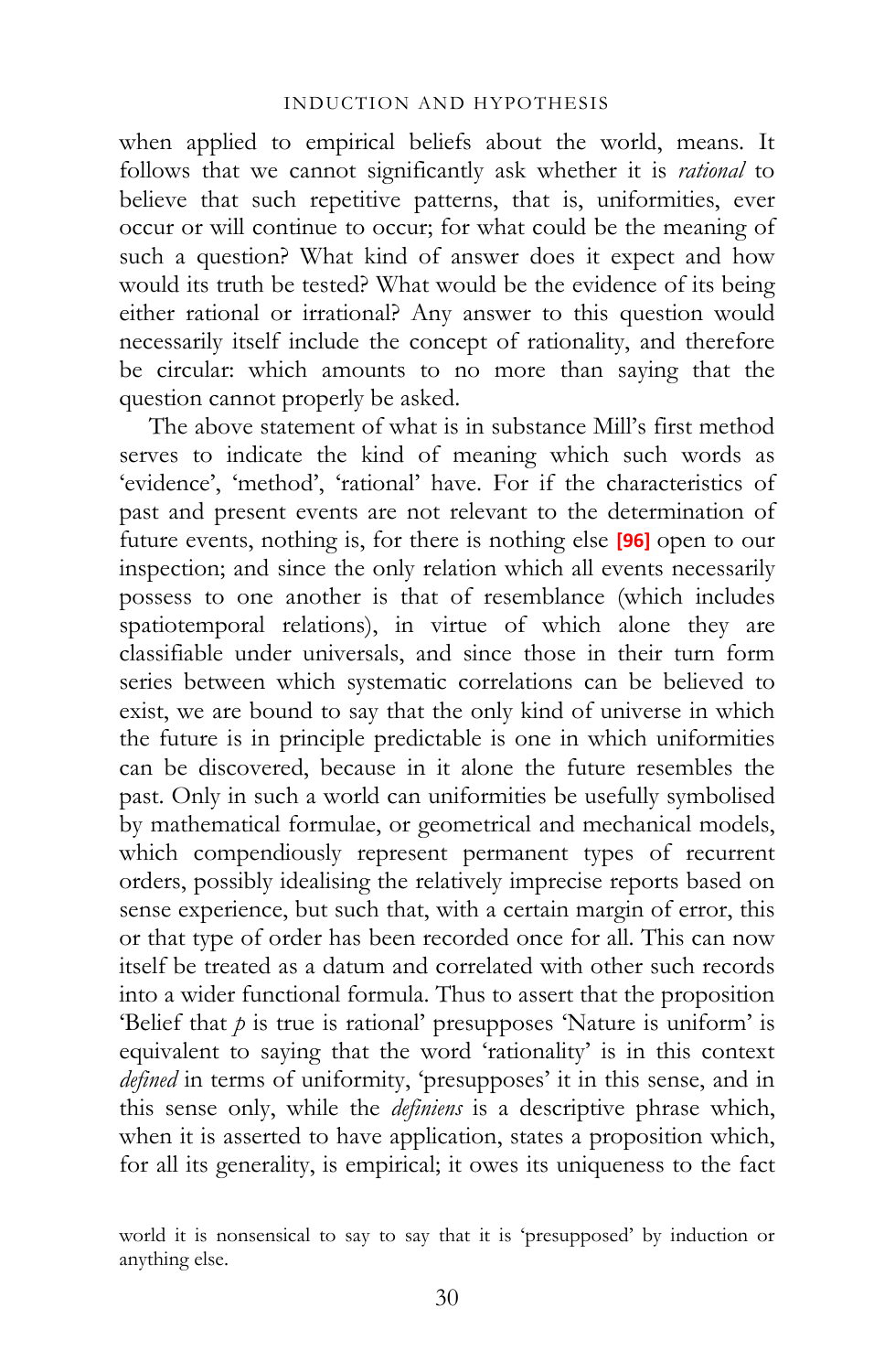that it is probabilified by all other general empirical propositions, and so by those empirical concepts (used alike by scientists and ordinary men) which are frequently telescoped general propositions disguised as substantives or substantival phrases, useful in proportion as these propositions are in fact true.

If the proposition that nature is uniform, or that the future repeats the past (or the past the future), is empirical, it is legitimate to ask whether it is possible to state what would be the case if it were false; whether a world could be conceived in which our beliefs and methods, although still rational by definition, would prove false and useless, in which it would in principle be impossible to emend them systematically and adapt ourselves to the new environment. This is the function which was performed for the **[97]** classical philosophers by a malignant demon introduced into their systems for this purpose: a figment used to discover what must be the irreducible characteristics of a universe in which alone induction, when practised under ideal conditions, is a means of obtaining true information.

The easiest and most economical way in which the demon could achieve his end would be, as Venn pointed out, by ensuring that no causal law ever had more than a single instance in the history of the universe. The truth of general propositions would remain unaffected. If  $\varphi$  was once followed by  $\psi$ , and  $\psi$  by  $\chi$ , it might remain true that if it ever recurred it would again be followed by  $\psi$  and  $\chi$ ; but since the series of events  $\varphi$ – $\psi$  and  $\psi$ – $\chi$  is unique and will not reproduce itself, neither experiment nor observation can secure conditions under which relevant evidence could be collected. Since in such a world every sequence must have a separate label, no two sets of phenomena can be regarded as manifestations of the same general causal law, and the generally accepted proposition that position in time or space is, as such, irrelevant to causal laws cannot be rendered even plausible. Although it is still possible to describe events and collect statistics, nothing can be stated compendiously, and consequently induction cannot take place. Not even the proposition that nothing ever repeats itself could be reached by any rational process, since the laws of psychology would be similarly confined to single unique instances, so that in the absence of memory or reproductive imagination such a thought, even if it did once occur in someone's mind and was true (as it must be: otherwise the demon would both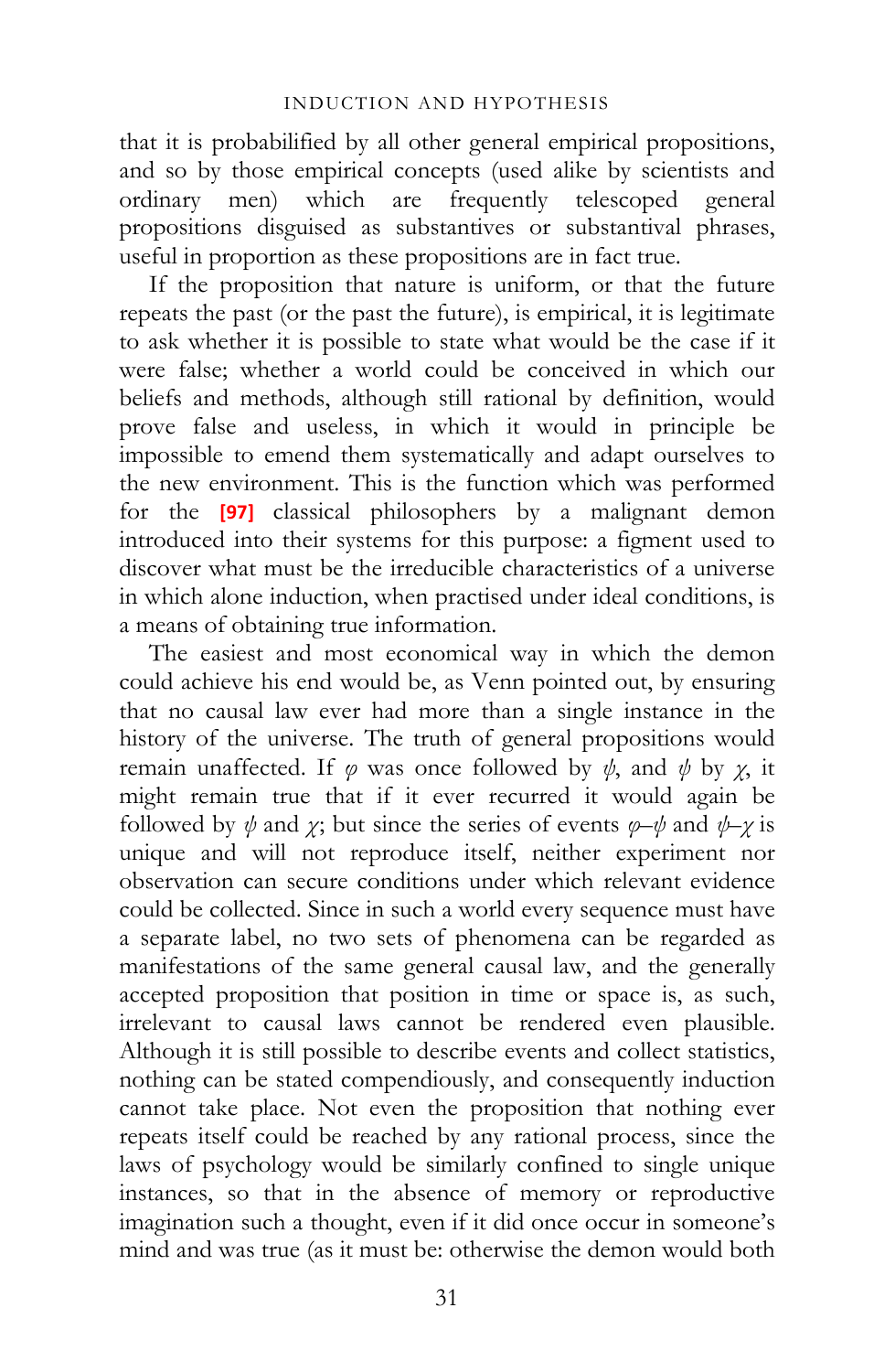be and not be pursuing a given policy), would never recur in it, and so could not be tested or usefully acted upon. In such a universe blind guesswork would necessarily be more successful than rational induction, although this fact could not be rationally inferred by any inhabitant of it; it seems reasonable to say that the concept of rationality would never be conceived of, since it would have no possible application. Such a state of affairs seems to differ from the normal only in empirical respects.

**[99]** The demon could, however, if he chose, introduce a confusion far more upsetting than this. He could, while allowing situations to repeat themselves, suspend Keynes's principle of limitation of independent variety both in time and in space. Any characteristics might occur in company with any other and be followed by yet others at random, that is, not in accordance with any law whatever. Groups of characteristics could, indeed, be observed to recur, but the statistical propositions which recorded this, if acted upon, would prove treacherous guides to the future: visual data, after reliably suggesting the existence of tactile ones for some time, would for unpredictable intervals cease to do so, and experience would be punctuated with uncertifiable hallucinations. In such a world no hypotheses could conceivably be framed; for in order to establish a hypothesis, as the word is commonly understood, it must be one of a disjunctive set of hypothetical propositions which must be (*a*) finite and (*b*) exhaustive, that is, such that not all its members can be false. Such conditions could not in principle be thought to apply to the world described above. If any logically conceivable kind of event could occur and be followed by any other, no disjunctive set would be either finite or exhaustive. Thus no proposition could be said to possess any initial probability. It would therefore be impossible to increase it in any way, since there would be none to increase (this would hold whichever view of probability is correct).

It is dubious whether, under such circumstances, significant expression could occur, for the symbols used in ordinary language refer as much to the remembered and imagined past and the expected future as to the data of the immediate present; which applies to the names of simple characteristics as much as to words applying to physical objects or more elaborate descriptive phrases; and this, in its turn, depends on the reliability of a minimum number of inductively reached beliefs about the kind of event that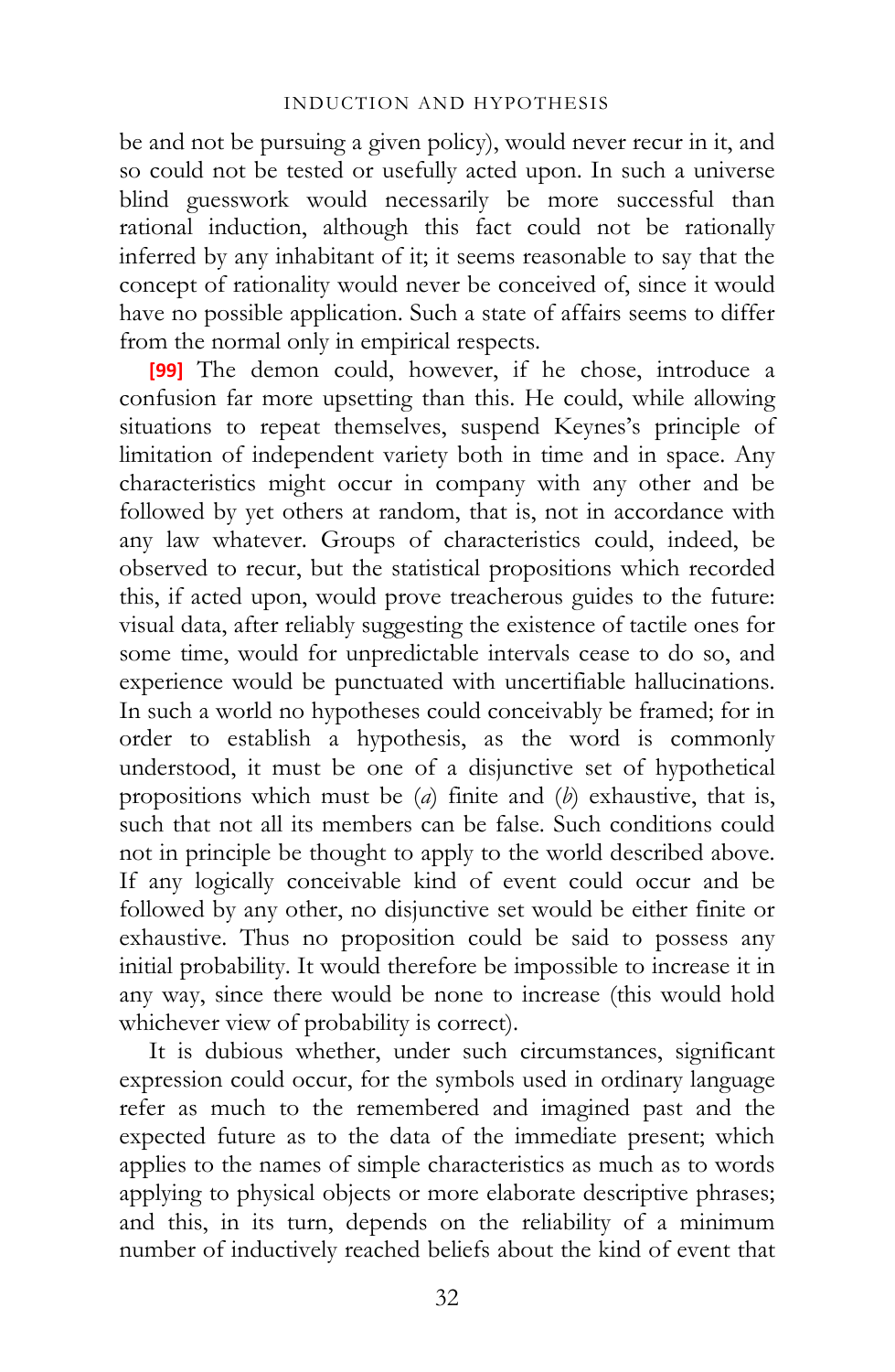is liable to happen. These would be constantly undermined by the fact that all combinations of characteristics would seem equally compossible both in space and in time, as is indeed **[99]** noted by Hume, who observes that successful communication by symbols could not occur without the kind of crude induction which, whatever may occur in early childhood, is semi-automatic in later life.

Perhaps the demon could go even further than this. Keynes's postulate about the restricted number of characteristics is itself finite. This too might be rendered false: new properties, uncompounded out of the old and not necessarily describable even by analogy, would continually occur; if every property occurred only once, it could be described only by a unique symbol; language would thus consist exclusively of logically proper names. In such a language nothing could be stated, since nothing could be asserted about anything in the absence of general terms referring to characteristics. Indeed, a language possessing no general terms is not in any recognisable sense a language at all: it seems dubious whether thought or any kind of articulate consciousness could intelligibly be said to occur in such a world. Whether this last is so or not, sufficient has in any case been said to show that not every kind of conceivable universe would in principle be amenable to inductive methods.

It appears to me that four main conclusions follow:

1. The proposition that induction is one of the original sources of information about the world, like memory or sensation, is true only if, or so long as, our universe is of a certain specifiable kind, that is, one in which simple characteristics repeat themselves in identical or systematically varying patterns.

2. We cannot show that our universe is such except by arguing in a circle, that is, showing it by a rational method, this itself being defined as the method employed in looking for and isolating uniformities. It is not certain that there are any such, although philosophers have claimed to know this: some, like the pre-Humean rationalists (among whom we may include certain contemporary philosophers), claimed either to be able to apprehend necessary connections between phenomena, or to conceive what would be the case if **[100]** they could so apprehend them; to which, with Hume, I am compelled to say that the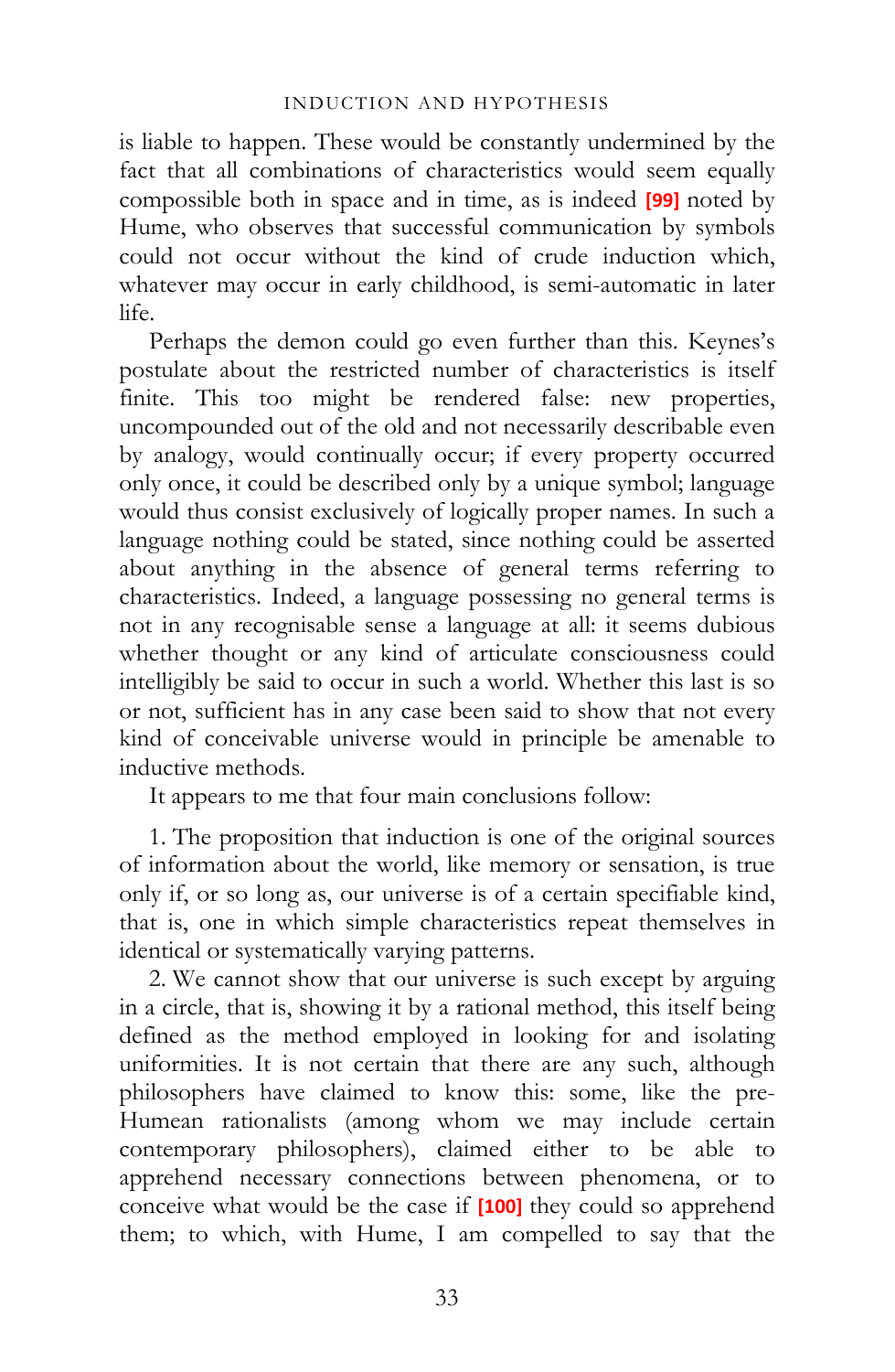expression seems prima facie self-contradictory, that I am not acquainted with any experience which could even misleadingly be so described, and do not know what kind of experience could possibly be so referred to. Others, like Kant, claim to be able to demonstrate their existence by deductive steps from propositions known by a species of intuition, or, as we should say, intuitive induction; to which one can say only that he misconceived the nature of propositions of intuitive induction; from which, as I have tried to show, no existential propositions, no propositions referring to the actual as opposed to any conceivable world, could possibly follow, whereas the proposition that nature is uniform might easily not hold of more than one conceivable universe. Since the proposition turns out therefore to be empirical, and inductive rational belief is defined in terms of it, it follows that to ask 'Is it rational to seek for stable uniformities? What guarantee have we that they exist?' is to ask a pseudo-question, since it is equivalent to asking 'Is seeking for uniformities seeking for uniformities? What known uniformity makes it certain that others will never break down?', which is as unanswerable as 'What makes it absolutely certain that a table is a table, and not, for instance, a chair?'

3. Further, although we cannot ask for proofs of the existence of uniformities in general, nevertheless, given that we accept the probability of some, we thereby make probable the existence of others; and so establish the probability, although a low one, of the proposition that every event belongs to some set of uniformly covariant sequences. This gives an initial probability to the proposition that any given event is not an uncaused cause; which increases with every new specific uniformity discovered, and in its turn strengthens the probabilities of all accepted, that is, more or less firmly established, uniformities. The proposition that some event E is undetermined is thus empirical, and so therefore is its contradictory. The proposition that E is determined, that is, obeys discoverable laws, is thus not analytic but follows from certain empirical generalisations; its **[101]** probability increases with the success and coherence of the inductive sciences generally; it never reaches either certainty or what is by no means identical with it, infinite probability. This, I think, is all that Mill wished to assert when he claimed that the principles of induction themselves were only probable. It is sometimes asserted that the argument is circular. It would be so only if it claimed to prove the rationality of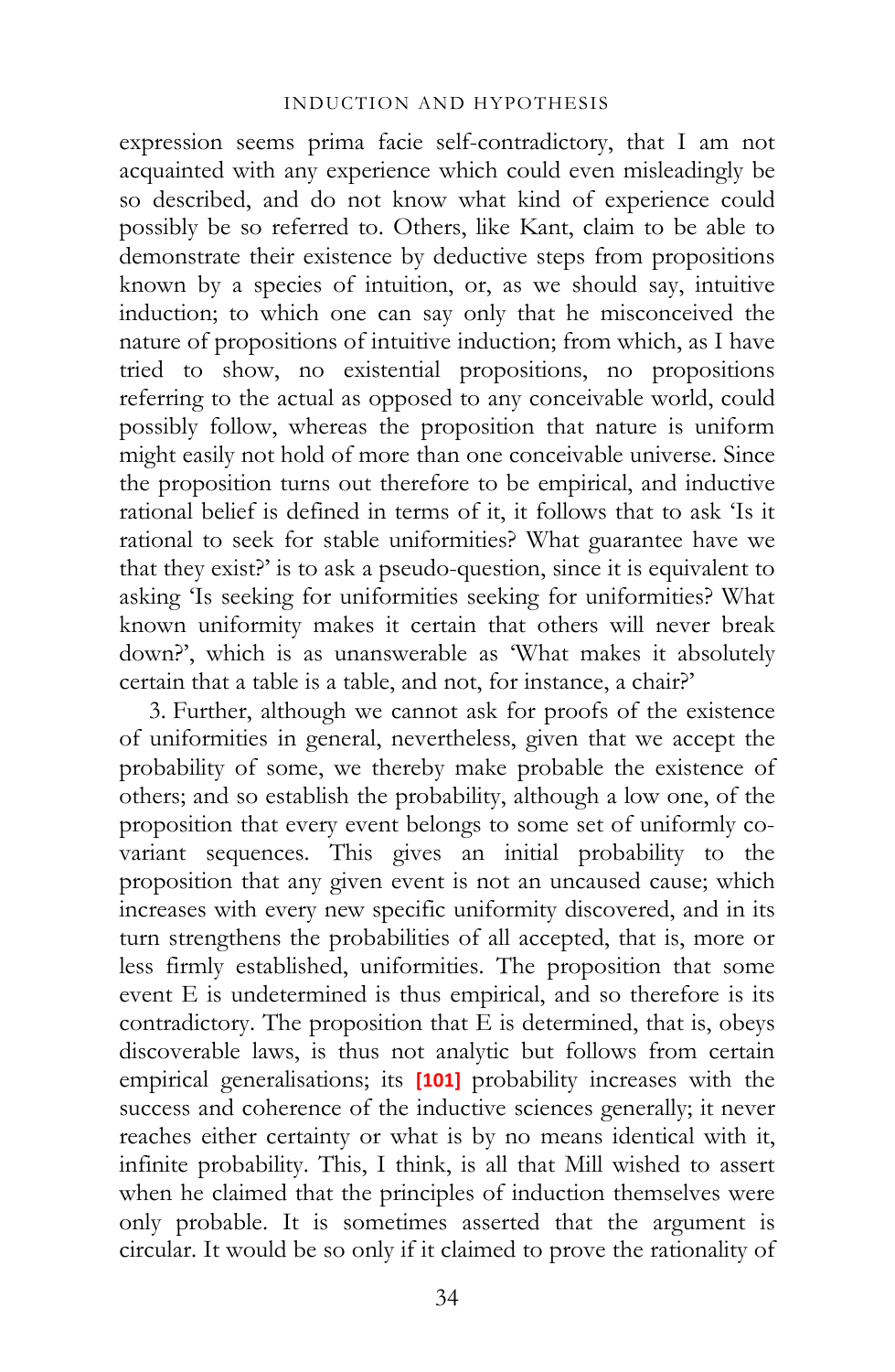inductive beliefs to be probable; which, so far as I know, neither Mill nor any other well-known philosopher has ever tried to do.

4. Finally, I have tried to show why it is misleading to use the word 'knowledge' in connection with inductive propositions. Words are misleading when they obscure a distinction of type of fact with which in experience we are familiar. It seems to me selfevident that we are acquainted with such general distinctions not reached by ordinary induction when we compare states of mind in which we believe that the proposition that  $X$  is  $F$  is corrigible with those in which it is not. The proposition that inductive generalisations cannot be objects of the latter type of awareness is not itself self-evident, for many philosophers appear to doubt it, nor is it made so by the attentive study which Miss MacDonald has given to selected cases of English linguistic usage. Someone may very well begin not only by saying, but also by supposing, that when he sees something which appears to be a stick bent in water, he *knows* (because he cannot, in fact, doubt) that the stick is bent (that is, in a sense which entails that it is false that it would not feel bent to the touch) in the same sense as he *knows* that one of its limbs looks much shorter than the other. I cannot see how the minutest exposition of the normal use of English idiom could help to disillusion him: only some experiment like that of making him touch the stick both above and below the surface of the water could begin to do so; only an experienced negative instance could function as the crucial experiment which refutes unconditionally asserted general propositions, whether empirical or not, and with them all the propositions which they entail. One instance exhibiting the difference between **[102]** two modes of awareness would suffice to establish a general conclusion by intuitive induction; which is as it should be, since philosophy is not an experimental science, and does not advance by investigating social habits by the methods of scientific induction.

Words are examined by philosophers for the purpose of discovering whether, as they are used in successful communication, they tend to exhibit or obscure some characteristic by which one type of fact differs from another, or alternatively suggest falsely the existence of distinctions which direct inspection of experience fails to reveal. This is done because inattention to either tends to lead to systematic confusion and